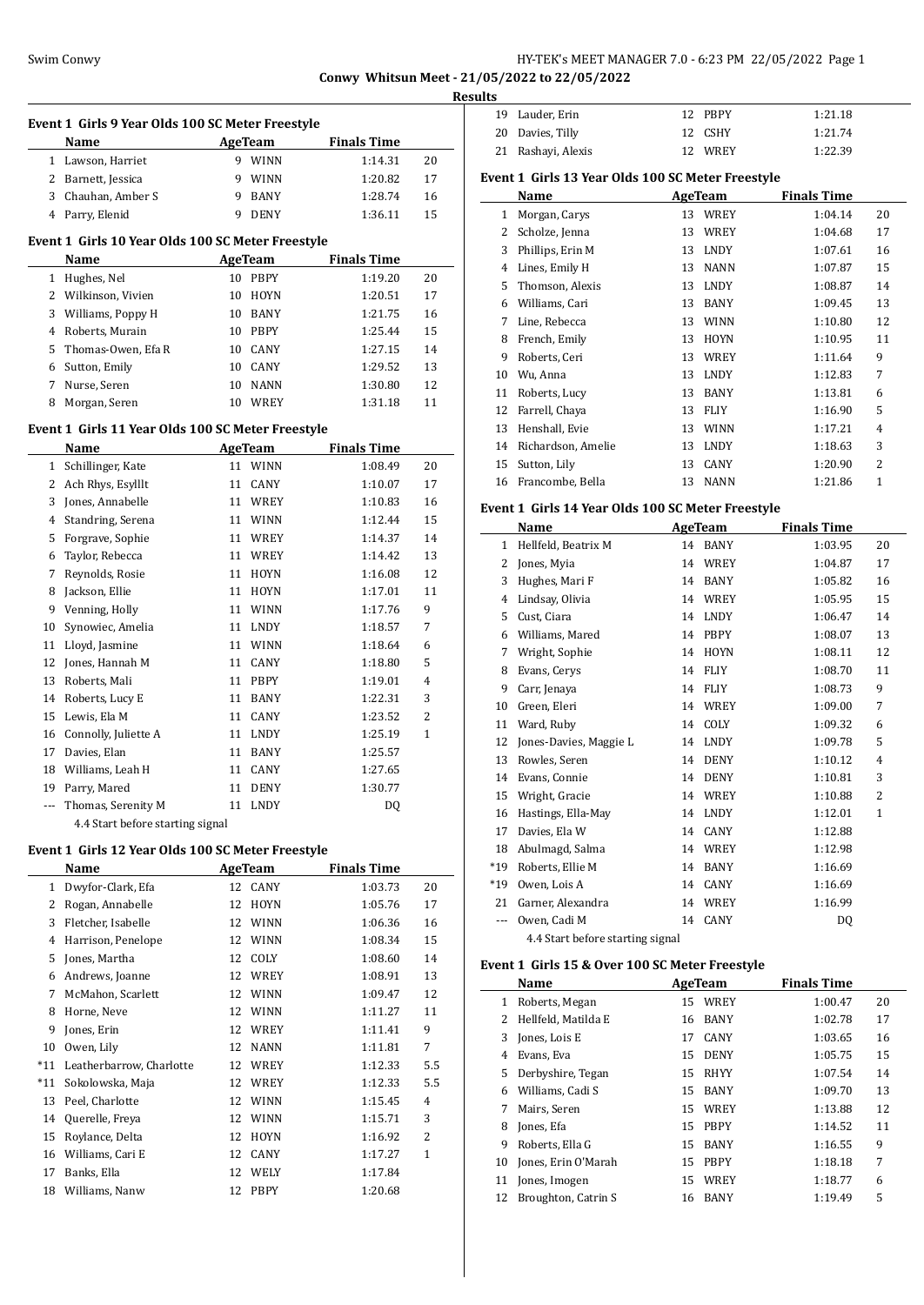**Results**

ш.

|                |                                                               |                                 |                               | <u>nes</u> |
|----------------|---------------------------------------------------------------|---------------------------------|-------------------------------|------------|
|                | (Event 1 Girls 15 & Over 100 SC Meter Freestyle)              |                                 |                               |            |
|                | Name                                                          | AgeTeam                         | <b>Finals Time</b>            |            |
|                | 13 Cuthbert, Holly                                            | 15 WINN                         | 1:31.49                       | 4          |
|                |                                                               |                                 |                               |            |
|                | Event 2 Boys 12 Year Olds 400 SC Meter IM                     |                                 |                               |            |
|                | Name                                                          | <b>AgeTeam</b>                  | <b>Finals Time</b>            |            |
|                | 1 Meilleur, Elliot                                            | 12 CANY                         | 6:00.46                       | 20         |
|                | Event 2 Boys 13 Year Olds 400 SC Meter IM                     |                                 |                               |            |
|                | Name                                                          | AgeTeam                         | <b>Finals Time</b>            |            |
|                | 1 Rhys, Gruff                                                 | 13 PBPY                         | 5:28.59                       | 20         |
|                | Event 2 Boys 14 Year Olds 400 SC Meter IM                     |                                 |                               |            |
|                | Name                                                          | AgeTeam                         | <b>Finals Time</b>            |            |
|                | 1 Parsons, Jack                                               | 14 WREY                         | 5:18.88                       | 20         |
| $\overline{2}$ | Teasdale, Ollie R                                             | 14 CANY                         | 5:20.76                       | 17         |
| 3              | Szwarnog, Filip                                               | 14 LNDY                         | 5:31.88                       | 16         |
|                |                                                               |                                 |                               |            |
|                | Event 2 Boys 15 & Over 400 SC Meter IM                        |                                 |                               |            |
|                | <b>Name</b>                                                   | AgeTeam                         | <b>Finals Time</b>            |            |
| $\mathbf{1}$   | Taylor, Adam                                                  | 17 WREY                         | 5:04.27                       | 20         |
|                | 2 Dobbing, Andrew                                             | 16 BEBN                         | 5:05.70                       | 17         |
|                | 3 Thomas, Shay                                                | 15 LNDY                         | 5:07.30                       | 16         |
| 4              | Line, William                                                 | 15 WINN                         | 5:09.77                       | 15         |
|                | 5 Hardy, Dewi                                                 | 15 WREY                         | 5:28.67                       | 14         |
|                | Event 3 Girls 9 Year Olds 200 SC Meter Backstroke             |                                 |                               |            |
|                | Name                                                          | <b>AgeTeam</b>                  | <b>Finals Time</b>            |            |
|                | 1 Chauhan, Amber S                                            | 9 BANY                          | 3:29.06                       | 20         |
|                | Name<br>1 Hughes, Nel                                         | AgeTeam<br>10 PBPY              | <b>Finals Time</b><br>3:18.00 | 20         |
|                | Event 3 Girls 11 Year Olds 200 SC Meter Backstroke            |                                 |                               |            |
|                | Name                                                          | AgeTeam                         | Finals Time                   |            |
| $\mathbf{1}$   | Schillinger, Kate                                             | 11 WINN                         | 2:44.18                       | 20         |
| $\overline{2}$ | Jones, Annabelle                                              | 11 WREY                         | 2:48.50                       | 17         |
| 3              | Taylor, Rebecca                                               | 11 WREY                         | 2:49.03                       | 16         |
| 4              | Quinn, Erin                                                   | 11 CANY                         | 2:50.22                       | 15         |
|                | 5 Ach Rhys, Esylllt                                           | 11 CANY                         | 2:50.32                       | 14         |
|                | 6 Lloyd, Molly                                                | 11 WINN                         | 2:55.13                       | 13         |
| 7              | Forgrave, Sophie                                              | 11 WREY                         | 2:59.63                       | 12         |
| 8              | Venning, Holly                                                | 11<br>WINN                      | 3:06.60                       | 11         |
| 9              | Jones, Hannah M                                               | 11<br>CANY                      | 3:15.41                       | 9          |
| 10             | Connolly, Juliette A                                          | 11<br>LNDY                      | 3:21.67                       | 7          |
| $---$          | Williams, Leah H                                              | 11 CANY                         | DQ                            |            |
|                | 6.2 Left position on the back (other than to initiate a turn) |                                 |                               |            |
|                | Event 3 Girls 12 Year Olds 200 SC Meter Backstroke            |                                 |                               |            |
|                |                                                               |                                 |                               |            |
|                | Name                                                          | <b>AgeTeam</b>                  | <b>Finals Time</b>            |            |
| $\mathbf{1}$   | Dwyfor-Clark, Efa                                             | CANY<br>12                      | 2:30.74                       | 20         |
| 2              | Fletcher, Isabelle                                            | 12<br>WINN                      | 2:34.97                       | 17<br>16   |
| 3              | Andrews, Joanne                                               | 12 WREY                         | 2:41.16                       |            |
| 4              | Sokolowska, Maja                                              |                                 |                               |            |
|                |                                                               | 12 WREY                         | 2:47.18                       | 15         |
| 5              | Jones, Erin                                                   | 12 WREY                         | 2:49.13                       | 14         |
| 6              | Harrison, Penelope                                            | 12 WINN                         | 2:50.60                       | 13         |
| 7              | Leatherbarrow, Charlotte                                      | 12 WREY                         | 2:51.73                       | 12         |
| 8              | Banks, Ella                                                   | 12 WELY                         | 3:01.05                       | 11         |
| 9              | Williams, Nanw                                                | 12 PBPY                         | 3:06.43                       | 9          |
| 10             | Williams, Cari E<br>11 Davies, Tilly                          | 12<br>CANY<br>12<br><b>CSHY</b> | 3:16.12<br>3:18.83            | 7<br>6     |

|    | Name               |    | AgeTeam     | <b>Finals Time</b> |    |
|----|--------------------|----|-------------|--------------------|----|
| 1  | Scholze, Jenna     | 13 | WREY        | 2:28.32            | 20 |
| 2  | Phillips, Erin M   | 13 | <b>LNDY</b> | 2:43.33            | 17 |
| 3  | Line, Rebecca      | 13 | <b>WINN</b> | 2:43.96            | 16 |
| 4  | Lines, Emily H     | 13 | <b>NANN</b> | 2:44.80            | 15 |
| 5. | Wu, Anna           | 13 | <b>LNDY</b> | 2:49.48            | 14 |
| 6  | Williams, Cari     | 13 | <b>BANY</b> | 2:51.47            | 13 |
| 7  | Roberts, Lucy      | 13 | <b>BANY</b> | 2:56.40            | 12 |
| 8  | Richardson, Amelie | 13 | <b>LNDY</b> | 3:00.46            | 11 |
| 9  | Henshall, Evie     | 13 | <b>WINN</b> | 3:01.08            | 9  |

#### **Event 3 Girls 14 Year Olds 200 SC Meter Backstroke**

|   | <b>Name</b>            | AgeTeam           | <b>Finals Time</b> |    |
|---|------------------------|-------------------|--------------------|----|
|   | Wright, Sophie         | HOYN<br>14        | 2:43.65            | 20 |
|   | Cust, Ciara            | LNDY<br>14        | 2:43.92            | 17 |
| 3 | Jones-Davies, Maggie L | LNDY<br>14        | 2.47.64            | 16 |
| 4 | Green, Eleri           | WREY<br>14        | 2:49.27            | 15 |
| 5 | Abulmagd, Salma        | WREY<br>14        | 2:52.24            | 14 |
|   | Williams, Mared        | <b>PRPY</b><br>14 | 2:57.47            | 13 |

#### **Event 3 Girls 15 & Over 200 SC Meter Backstroke**

| Name                  | AgeTeam | <b>Finals Time</b> |  |
|-----------------------|---------|--------------------|--|
| 1 Hellfeld, Matilda E | 16 BANY | 2:35.47<br>20      |  |
| 2 Jones, Imogen       | 15 WREY | 2:52.82<br>-17     |  |

# **Event 4 Boys 9 Year Olds 100 SC Meter Butterfly**

|                                                  | Name               | AgeTeam     | <b>Finals Time</b> |    |  |
|--------------------------------------------------|--------------------|-------------|--------------------|----|--|
|                                                  | 1 Jones, Spencer   | WREY        | 1:26.50            | 20 |  |
| Event 4 Boys 12 Year Olds 100 SC Meter Butterfly |                    |             |                    |    |  |
|                                                  | Name               | AgeTeam     | <b>Finals Time</b> |    |  |
|                                                  | 1 Williams, Owen E | BANY<br>12. | 1:19.40            | 20 |  |
|                                                  | Parry, Now I       | <b>CANY</b> | 1:32.81            | 17 |  |

#### **Event 4 Boys 13 Year Olds 100 SC Meter Butterfly**

|   | Name              |    | AgeTeam     | <b>Finals Time</b> |    |
|---|-------------------|----|-------------|--------------------|----|
| 1 | Hardy, Ryan       | 13 | WREY        | 1:05.22            | 20 |
|   | 2 Thomas, Lucas   |    | 13 LNDY     | 1:10.74            | 17 |
|   | 3 Leonard, Ewan T | 13 | LNDY        | 1:14.00            | 16 |
|   | 4 Hughes, Charlie | 13 | WREY        | 1:18.18            | 15 |
|   | 5 Rhys, Gruff     | 13 | <b>PBPY</b> | 1:22.74            | 14 |
|   | 6 Popa, David G   | 13 | <b>LNDY</b> | 1:28.79            | 13 |
|   |                   |    |             |                    |    |

#### **Event 4 Boys 14 Year Olds 100 SC Meter Butterfly**

| Name                 | AgeTeam           | <b>Finals Time</b> |    |
|----------------------|-------------------|--------------------|----|
| Nashed, Mohamed<br>1 | LNDY<br>14        | 1:09.02            | 20 |
| 2 Teasdale, Ollie R  | 14 CANY           | 1:09.78            | 17 |
| Evans, Ieuan<br>3    | 14 LNDY           | 1:10.77            | 16 |
| 4 Szwarnog, Filip    | 14 LNDY           | 1:13.29            | 15 |
| 5 Parry, Guto E      | <b>CANY</b><br>14 | 1:17.79            | 14 |

# **Event 4 Boys 15 & Over 100 SC Meter Butterfly**

|   | <b>Name</b>       | AgeTeam |             | <b>Finals Time</b> |    |
|---|-------------------|---------|-------------|--------------------|----|
|   | 1 Wright, Ethan J | 19      | <b>BANY</b> | 58.53              | 20 |
| 2 | Ellis, Kristian   | 20      | <b>MOLY</b> | 58.55              | 17 |
|   | 3 Jones, Dylan    |         | 16 WREY     | 1:04.25            | 16 |
|   | 4 Taylor, Adam    | 17      | <b>WREY</b> | 1:04.27            | 15 |
|   | 5 Hardy, Dewi     | 15.     | WREY        | 1:11.81            | 14 |
| 6 | Nurse, Tal T      | 15.     | NANN        | 1:16.63            | 13 |
|   | Johnson, Ben      | 16      | <b>HOYN</b> | 1:21.25            | 12 |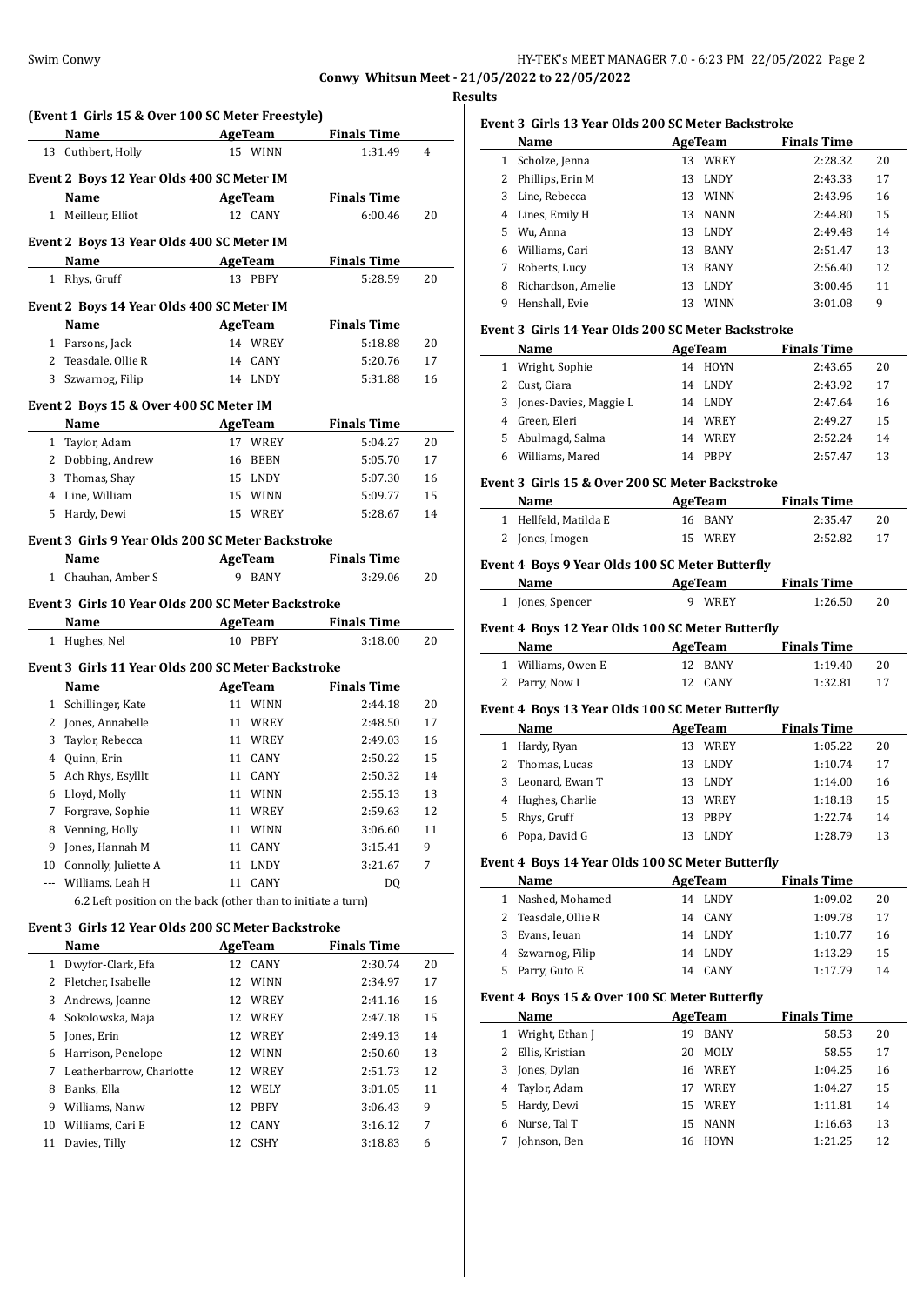# Swim Conwy HY-TEK's MEET MANAGER 7.0 - 6:23 PM 22/05/2022 Page 3

**Conwy Whitsun Meet - 21/05/2022 to 22/05/2022 Results**

| <b>AgeTeam</b><br><b>Finals Time</b><br>Name<br>11 BEBN<br>1 Berry, Lauren<br>10:40.63<br>20<br>2 Goldsmith, Jessica<br>11 WINN<br>10:40.79<br>17<br>3 Standring, Serena<br>11 WINN<br>11:06.52<br>16<br><b>Example 2018 AgeTeam</b><br><b>Finals Time</b><br>Name<br>1 Rogan, Annabelle<br>12 HOYN<br>10:15.19<br>20<br>2 Hewlett, Sophia<br>12 BEBN<br>10:57.84<br>17<br>3 Peel. Charlotte<br>12 WINN<br>11:05.30<br>16<br>AgeTeam Finals Time<br>Name<br>1 French, Emily<br>13 HOYN<br>10:15.85<br>20<br>2 Henshall, Evie<br>13 WINN<br>11:58.28<br>17<br><b>AgeTeam</b><br><b>Finals Time</b><br>Name<br>1 Lindsay, Olivia<br>14 WREY<br>10:08.08<br>20<br>2 Jones, Myia<br>14 WREY<br>10:18.32<br>17<br>3 Evans, Connie<br>14 DENY<br>11:33.00<br>16<br><b>Example 2</b> AgeTeam<br><b>Finals Time</b><br>Name<br>1 Roberts, Megan<br>15 WREY<br>9:44.22<br>20<br>2 Evans, Eva<br>10:17.69<br>17<br>15 DENY<br>3 Jones, Cari<br>16 WREY<br>10:31.21<br>16<br><b>Finals Time</b><br>Name<br><b>Example 2.1 AgeTeam</b> |                                                                                | Event 5 Girls 12 Year Olds 800 SC Meter Freestyle<br>Event 5 Girls 13 Year Olds 800 SC Meter Freestyle<br>Event 5 Girls 14 Year Olds 800 SC Meter Freestyle<br>Event 5 Girls 15 & Over 800 SC Meter Freestyle<br>Event 6 Boys 10 Year Olds 200 SC Meter IM<br>1 Rickels, Thomas<br>10 WINN<br>2:55.86<br>20<br>2 Hince, Nathan<br>10 CANY<br>17<br>3:19.66<br>3 Baldwin, Thomas<br>10 RHYY<br>16<br>3:34.95<br>10 COLY<br>--- Clegg, Leo<br>DO.<br>Event 6 Boys 11 Year Olds 200 SC Meter IM<br>AgeTeam<br>Name<br><b>Finals Time</b><br>1 Shiland-Griffiths, Enzo<br>11 LNDY<br>3:11.09<br>20<br>2 French, Daniel<br>11 HOYN<br>3:11.76<br>17<br>Event 6 Boys 12 Year Olds 200 SC Meter IM<br>Name<br>AgeTeam<br><b>Finals Time</b><br>12 BANY<br>2:44.02<br>1 Williams, Owen E<br>20<br>2 Meilleur, Elliot<br>12 CANY<br>2:45.51<br>17<br>Parry, Now I<br>12 CANY<br>3<br>3:04.54<br>16 | 4 Chauhan, Jai D<br>12 BANY<br>15<br>3:07.15 | 5 Hughes, Cai F<br>12 BANY<br>3:17.78<br>14 |
|----------------------------------------------------------------------------------------------------------------------------------------------------------------------------------------------------------------------------------------------------------------------------------------------------------------------------------------------------------------------------------------------------------------------------------------------------------------------------------------------------------------------------------------------------------------------------------------------------------------------------------------------------------------------------------------------------------------------------------------------------------------------------------------------------------------------------------------------------------------------------------------------------------------------------------------------------------------------------------------------------------------------------|--------------------------------------------------------------------------------|-------------------------------------------------------------------------------------------------------------------------------------------------------------------------------------------------------------------------------------------------------------------------------------------------------------------------------------------------------------------------------------------------------------------------------------------------------------------------------------------------------------------------------------------------------------------------------------------------------------------------------------------------------------------------------------------------------------------------------------------------------------------------------------------------------------------------------------------------------------------------------------------|----------------------------------------------|---------------------------------------------|
|                                                                                                                                                                                                                                                                                                                                                                                                                                                                                                                                                                                                                                                                                                                                                                                                                                                                                                                                                                                                                            |                                                                                |                                                                                                                                                                                                                                                                                                                                                                                                                                                                                                                                                                                                                                                                                                                                                                                                                                                                                           |                                              |                                             |
|                                                                                                                                                                                                                                                                                                                                                                                                                                                                                                                                                                                                                                                                                                                                                                                                                                                                                                                                                                                                                            |                                                                                |                                                                                                                                                                                                                                                                                                                                                                                                                                                                                                                                                                                                                                                                                                                                                                                                                                                                                           |                                              |                                             |
|                                                                                                                                                                                                                                                                                                                                                                                                                                                                                                                                                                                                                                                                                                                                                                                                                                                                                                                                                                                                                            |                                                                                |                                                                                                                                                                                                                                                                                                                                                                                                                                                                                                                                                                                                                                                                                                                                                                                                                                                                                           |                                              |                                             |
|                                                                                                                                                                                                                                                                                                                                                                                                                                                                                                                                                                                                                                                                                                                                                                                                                                                                                                                                                                                                                            |                                                                                |                                                                                                                                                                                                                                                                                                                                                                                                                                                                                                                                                                                                                                                                                                                                                                                                                                                                                           |                                              |                                             |
|                                                                                                                                                                                                                                                                                                                                                                                                                                                                                                                                                                                                                                                                                                                                                                                                                                                                                                                                                                                                                            |                                                                                |                                                                                                                                                                                                                                                                                                                                                                                                                                                                                                                                                                                                                                                                                                                                                                                                                                                                                           |                                              |                                             |
|                                                                                                                                                                                                                                                                                                                                                                                                                                                                                                                                                                                                                                                                                                                                                                                                                                                                                                                                                                                                                            |                                                                                |                                                                                                                                                                                                                                                                                                                                                                                                                                                                                                                                                                                                                                                                                                                                                                                                                                                                                           |                                              |                                             |
|                                                                                                                                                                                                                                                                                                                                                                                                                                                                                                                                                                                                                                                                                                                                                                                                                                                                                                                                                                                                                            |                                                                                |                                                                                                                                                                                                                                                                                                                                                                                                                                                                                                                                                                                                                                                                                                                                                                                                                                                                                           |                                              |                                             |
|                                                                                                                                                                                                                                                                                                                                                                                                                                                                                                                                                                                                                                                                                                                                                                                                                                                                                                                                                                                                                            |                                                                                |                                                                                                                                                                                                                                                                                                                                                                                                                                                                                                                                                                                                                                                                                                                                                                                                                                                                                           |                                              |                                             |
|                                                                                                                                                                                                                                                                                                                                                                                                                                                                                                                                                                                                                                                                                                                                                                                                                                                                                                                                                                                                                            |                                                                                |                                                                                                                                                                                                                                                                                                                                                                                                                                                                                                                                                                                                                                                                                                                                                                                                                                                                                           |                                              |                                             |
|                                                                                                                                                                                                                                                                                                                                                                                                                                                                                                                                                                                                                                                                                                                                                                                                                                                                                                                                                                                                                            |                                                                                |                                                                                                                                                                                                                                                                                                                                                                                                                                                                                                                                                                                                                                                                                                                                                                                                                                                                                           |                                              |                                             |
|                                                                                                                                                                                                                                                                                                                                                                                                                                                                                                                                                                                                                                                                                                                                                                                                                                                                                                                                                                                                                            |                                                                                |                                                                                                                                                                                                                                                                                                                                                                                                                                                                                                                                                                                                                                                                                                                                                                                                                                                                                           |                                              |                                             |
|                                                                                                                                                                                                                                                                                                                                                                                                                                                                                                                                                                                                                                                                                                                                                                                                                                                                                                                                                                                                                            |                                                                                |                                                                                                                                                                                                                                                                                                                                                                                                                                                                                                                                                                                                                                                                                                                                                                                                                                                                                           |                                              |                                             |
|                                                                                                                                                                                                                                                                                                                                                                                                                                                                                                                                                                                                                                                                                                                                                                                                                                                                                                                                                                                                                            |                                                                                |                                                                                                                                                                                                                                                                                                                                                                                                                                                                                                                                                                                                                                                                                                                                                                                                                                                                                           |                                              |                                             |
|                                                                                                                                                                                                                                                                                                                                                                                                                                                                                                                                                                                                                                                                                                                                                                                                                                                                                                                                                                                                                            |                                                                                |                                                                                                                                                                                                                                                                                                                                                                                                                                                                                                                                                                                                                                                                                                                                                                                                                                                                                           |                                              |                                             |
|                                                                                                                                                                                                                                                                                                                                                                                                                                                                                                                                                                                                                                                                                                                                                                                                                                                                                                                                                                                                                            |                                                                                |                                                                                                                                                                                                                                                                                                                                                                                                                                                                                                                                                                                                                                                                                                                                                                                                                                                                                           |                                              |                                             |
|                                                                                                                                                                                                                                                                                                                                                                                                                                                                                                                                                                                                                                                                                                                                                                                                                                                                                                                                                                                                                            |                                                                                |                                                                                                                                                                                                                                                                                                                                                                                                                                                                                                                                                                                                                                                                                                                                                                                                                                                                                           |                                              |                                             |
|                                                                                                                                                                                                                                                                                                                                                                                                                                                                                                                                                                                                                                                                                                                                                                                                                                                                                                                                                                                                                            |                                                                                |                                                                                                                                                                                                                                                                                                                                                                                                                                                                                                                                                                                                                                                                                                                                                                                                                                                                                           |                                              |                                             |
|                                                                                                                                                                                                                                                                                                                                                                                                                                                                                                                                                                                                                                                                                                                                                                                                                                                                                                                                                                                                                            |                                                                                |                                                                                                                                                                                                                                                                                                                                                                                                                                                                                                                                                                                                                                                                                                                                                                                                                                                                                           |                                              |                                             |
|                                                                                                                                                                                                                                                                                                                                                                                                                                                                                                                                                                                                                                                                                                                                                                                                                                                                                                                                                                                                                            |                                                                                |                                                                                                                                                                                                                                                                                                                                                                                                                                                                                                                                                                                                                                                                                                                                                                                                                                                                                           |                                              |                                             |
|                                                                                                                                                                                                                                                                                                                                                                                                                                                                                                                                                                                                                                                                                                                                                                                                                                                                                                                                                                                                                            |                                                                                |                                                                                                                                                                                                                                                                                                                                                                                                                                                                                                                                                                                                                                                                                                                                                                                                                                                                                           |                                              |                                             |
|                                                                                                                                                                                                                                                                                                                                                                                                                                                                                                                                                                                                                                                                                                                                                                                                                                                                                                                                                                                                                            |                                                                                |                                                                                                                                                                                                                                                                                                                                                                                                                                                                                                                                                                                                                                                                                                                                                                                                                                                                                           |                                              |                                             |
|                                                                                                                                                                                                                                                                                                                                                                                                                                                                                                                                                                                                                                                                                                                                                                                                                                                                                                                                                                                                                            |                                                                                |                                                                                                                                                                                                                                                                                                                                                                                                                                                                                                                                                                                                                                                                                                                                                                                                                                                                                           |                                              |                                             |
|                                                                                                                                                                                                                                                                                                                                                                                                                                                                                                                                                                                                                                                                                                                                                                                                                                                                                                                                                                                                                            |                                                                                |                                                                                                                                                                                                                                                                                                                                                                                                                                                                                                                                                                                                                                                                                                                                                                                                                                                                                           |                                              |                                             |
|                                                                                                                                                                                                                                                                                                                                                                                                                                                                                                                                                                                                                                                                                                                                                                                                                                                                                                                                                                                                                            |                                                                                |                                                                                                                                                                                                                                                                                                                                                                                                                                                                                                                                                                                                                                                                                                                                                                                                                                                                                           |                                              |                                             |
|                                                                                                                                                                                                                                                                                                                                                                                                                                                                                                                                                                                                                                                                                                                                                                                                                                                                                                                                                                                                                            |                                                                                |                                                                                                                                                                                                                                                                                                                                                                                                                                                                                                                                                                                                                                                                                                                                                                                                                                                                                           |                                              |                                             |
|                                                                                                                                                                                                                                                                                                                                                                                                                                                                                                                                                                                                                                                                                                                                                                                                                                                                                                                                                                                                                            |                                                                                |                                                                                                                                                                                                                                                                                                                                                                                                                                                                                                                                                                                                                                                                                                                                                                                                                                                                                           |                                              |                                             |
|                                                                                                                                                                                                                                                                                                                                                                                                                                                                                                                                                                                                                                                                                                                                                                                                                                                                                                                                                                                                                            |                                                                                |                                                                                                                                                                                                                                                                                                                                                                                                                                                                                                                                                                                                                                                                                                                                                                                                                                                                                           |                                              |                                             |
|                                                                                                                                                                                                                                                                                                                                                                                                                                                                                                                                                                                                                                                                                                                                                                                                                                                                                                                                                                                                                            |                                                                                |                                                                                                                                                                                                                                                                                                                                                                                                                                                                                                                                                                                                                                                                                                                                                                                                                                                                                           |                                              |                                             |
|                                                                                                                                                                                                                                                                                                                                                                                                                                                                                                                                                                                                                                                                                                                                                                                                                                                                                                                                                                                                                            |                                                                                |                                                                                                                                                                                                                                                                                                                                                                                                                                                                                                                                                                                                                                                                                                                                                                                                                                                                                           |                                              |                                             |
|                                                                                                                                                                                                                                                                                                                                                                                                                                                                                                                                                                                                                                                                                                                                                                                                                                                                                                                                                                                                                            |                                                                                |                                                                                                                                                                                                                                                                                                                                                                                                                                                                                                                                                                                                                                                                                                                                                                                                                                                                                           |                                              |                                             |
|                                                                                                                                                                                                                                                                                                                                                                                                                                                                                                                                                                                                                                                                                                                                                                                                                                                                                                                                                                                                                            | 9.3 Finish of each stroke not in accordance with rules for the particular stro |                                                                                                                                                                                                                                                                                                                                                                                                                                                                                                                                                                                                                                                                                                                                                                                                                                                                                           |                                              |                                             |
|                                                                                                                                                                                                                                                                                                                                                                                                                                                                                                                                                                                                                                                                                                                                                                                                                                                                                                                                                                                                                            |                                                                                |                                                                                                                                                                                                                                                                                                                                                                                                                                                                                                                                                                                                                                                                                                                                                                                                                                                                                           |                                              |                                             |
|                                                                                                                                                                                                                                                                                                                                                                                                                                                                                                                                                                                                                                                                                                                                                                                                                                                                                                                                                                                                                            |                                                                                |                                                                                                                                                                                                                                                                                                                                                                                                                                                                                                                                                                                                                                                                                                                                                                                                                                                                                           |                                              |                                             |
|                                                                                                                                                                                                                                                                                                                                                                                                                                                                                                                                                                                                                                                                                                                                                                                                                                                                                                                                                                                                                            |                                                                                |                                                                                                                                                                                                                                                                                                                                                                                                                                                                                                                                                                                                                                                                                                                                                                                                                                                                                           |                                              |                                             |
|                                                                                                                                                                                                                                                                                                                                                                                                                                                                                                                                                                                                                                                                                                                                                                                                                                                                                                                                                                                                                            |                                                                                |                                                                                                                                                                                                                                                                                                                                                                                                                                                                                                                                                                                                                                                                                                                                                                                                                                                                                           |                                              |                                             |
|                                                                                                                                                                                                                                                                                                                                                                                                                                                                                                                                                                                                                                                                                                                                                                                                                                                                                                                                                                                                                            |                                                                                |                                                                                                                                                                                                                                                                                                                                                                                                                                                                                                                                                                                                                                                                                                                                                                                                                                                                                           |                                              |                                             |
|                                                                                                                                                                                                                                                                                                                                                                                                                                                                                                                                                                                                                                                                                                                                                                                                                                                                                                                                                                                                                            |                                                                                |                                                                                                                                                                                                                                                                                                                                                                                                                                                                                                                                                                                                                                                                                                                                                                                                                                                                                           |                                              |                                             |
|                                                                                                                                                                                                                                                                                                                                                                                                                                                                                                                                                                                                                                                                                                                                                                                                                                                                                                                                                                                                                            |                                                                                |                                                                                                                                                                                                                                                                                                                                                                                                                                                                                                                                                                                                                                                                                                                                                                                                                                                                                           |                                              |                                             |
|                                                                                                                                                                                                                                                                                                                                                                                                                                                                                                                                                                                                                                                                                                                                                                                                                                                                                                                                                                                                                            |                                                                                |                                                                                                                                                                                                                                                                                                                                                                                                                                                                                                                                                                                                                                                                                                                                                                                                                                                                                           |                                              |                                             |
|                                                                                                                                                                                                                                                                                                                                                                                                                                                                                                                                                                                                                                                                                                                                                                                                                                                                                                                                                                                                                            |                                                                                |                                                                                                                                                                                                                                                                                                                                                                                                                                                                                                                                                                                                                                                                                                                                                                                                                                                                                           |                                              |                                             |
|                                                                                                                                                                                                                                                                                                                                                                                                                                                                                                                                                                                                                                                                                                                                                                                                                                                                                                                                                                                                                            |                                                                                |                                                                                                                                                                                                                                                                                                                                                                                                                                                                                                                                                                                                                                                                                                                                                                                                                                                                                           |                                              |                                             |
|                                                                                                                                                                                                                                                                                                                                                                                                                                                                                                                                                                                                                                                                                                                                                                                                                                                                                                                                                                                                                            |                                                                                |                                                                                                                                                                                                                                                                                                                                                                                                                                                                                                                                                                                                                                                                                                                                                                                                                                                                                           |                                              |                                             |
|                                                                                                                                                                                                                                                                                                                                                                                                                                                                                                                                                                                                                                                                                                                                                                                                                                                                                                                                                                                                                            |                                                                                |                                                                                                                                                                                                                                                                                                                                                                                                                                                                                                                                                                                                                                                                                                                                                                                                                                                                                           |                                              |                                             |
|                                                                                                                                                                                                                                                                                                                                                                                                                                                                                                                                                                                                                                                                                                                                                                                                                                                                                                                                                                                                                            |                                                                                | Event 6 Boys 13 Year Olds 200 SC Meter IM                                                                                                                                                                                                                                                                                                                                                                                                                                                                                                                                                                                                                                                                                                                                                                                                                                                 |                                              |                                             |
| AgeTeam<br><b>Finals Time</b><br>Name<br>20                                                                                                                                                                                                                                                                                                                                                                                                                                                                                                                                                                                                                                                                                                                                                                                                                                                                                                                                                                                |                                                                                |                                                                                                                                                                                                                                                                                                                                                                                                                                                                                                                                                                                                                                                                                                                                                                                                                                                                                           |                                              |                                             |
| 1 Hughes, Charlie<br>13 WREY<br>2:45.38<br>2 Wilson, Aidan<br>13 GGEY<br>2:56.08<br>17                                                                                                                                                                                                                                                                                                                                                                                                                                                                                                                                                                                                                                                                                                                                                                                                                                                                                                                                     |                                                                                |                                                                                                                                                                                                                                                                                                                                                                                                                                                                                                                                                                                                                                                                                                                                                                                                                                                                                           |                                              |                                             |
|                                                                                                                                                                                                                                                                                                                                                                                                                                                                                                                                                                                                                                                                                                                                                                                                                                                                                                                                                                                                                            |                                                                                |                                                                                                                                                                                                                                                                                                                                                                                                                                                                                                                                                                                                                                                                                                                                                                                                                                                                                           |                                              |                                             |
|                                                                                                                                                                                                                                                                                                                                                                                                                                                                                                                                                                                                                                                                                                                                                                                                                                                                                                                                                                                                                            |                                                                                | Event 6 Boys 14 Year Olds 200 SC Meter IM                                                                                                                                                                                                                                                                                                                                                                                                                                                                                                                                                                                                                                                                                                                                                                                                                                                 |                                              |                                             |
| <b>AgeTeam</b><br><b>Finals Time</b><br>Name                                                                                                                                                                                                                                                                                                                                                                                                                                                                                                                                                                                                                                                                                                                                                                                                                                                                                                                                                                               |                                                                                |                                                                                                                                                                                                                                                                                                                                                                                                                                                                                                                                                                                                                                                                                                                                                                                                                                                                                           |                                              |                                             |
| 14 LNDY<br>1 Evans, Ieuan<br>2:23.48<br>20                                                                                                                                                                                                                                                                                                                                                                                                                                                                                                                                                                                                                                                                                                                                                                                                                                                                                                                                                                                 |                                                                                |                                                                                                                                                                                                                                                                                                                                                                                                                                                                                                                                                                                                                                                                                                                                                                                                                                                                                           |                                              |                                             |
| 2<br>Malcolm, Finn J<br>14 NANN<br>2:26.88<br>17                                                                                                                                                                                                                                                                                                                                                                                                                                                                                                                                                                                                                                                                                                                                                                                                                                                                                                                                                                           |                                                                                |                                                                                                                                                                                                                                                                                                                                                                                                                                                                                                                                                                                                                                                                                                                                                                                                                                                                                           |                                              |                                             |
| 3 Parsons, Jack<br>14 WREY<br>2:29.26<br>16                                                                                                                                                                                                                                                                                                                                                                                                                                                                                                                                                                                                                                                                                                                                                                                                                                                                                                                                                                                |                                                                                |                                                                                                                                                                                                                                                                                                                                                                                                                                                                                                                                                                                                                                                                                                                                                                                                                                                                                           |                                              |                                             |
| Nashed, Mohamed<br>14 LNDY<br>4<br>2:31.54<br>15                                                                                                                                                                                                                                                                                                                                                                                                                                                                                                                                                                                                                                                                                                                                                                                                                                                                                                                                                                           |                                                                                |                                                                                                                                                                                                                                                                                                                                                                                                                                                                                                                                                                                                                                                                                                                                                                                                                                                                                           |                                              |                                             |
| Szwarnog, Filip<br>14 LNDY<br>2:32.90<br>14<br>5                                                                                                                                                                                                                                                                                                                                                                                                                                                                                                                                                                                                                                                                                                                                                                                                                                                                                                                                                                           |                                                                                |                                                                                                                                                                                                                                                                                                                                                                                                                                                                                                                                                                                                                                                                                                                                                                                                                                                                                           |                                              |                                             |
| Teasdale, Ollie R<br>14 CANY<br>2:37.93<br>13<br>6<br>Parry, Guto E<br>14 CANY<br>12<br>7<br>2:43.92                                                                                                                                                                                                                                                                                                                                                                                                                                                                                                                                                                                                                                                                                                                                                                                                                                                                                                                       |                                                                                |                                                                                                                                                                                                                                                                                                                                                                                                                                                                                                                                                                                                                                                                                                                                                                                                                                                                                           |                                              |                                             |
|                                                                                                                                                                                                                                                                                                                                                                                                                                                                                                                                                                                                                                                                                                                                                                                                                                                                                                                                                                                                                            |                                                                                |                                                                                                                                                                                                                                                                                                                                                                                                                                                                                                                                                                                                                                                                                                                                                                                                                                                                                           |                                              |                                             |
|                                                                                                                                                                                                                                                                                                                                                                                                                                                                                                                                                                                                                                                                                                                                                                                                                                                                                                                                                                                                                            |                                                                                |                                                                                                                                                                                                                                                                                                                                                                                                                                                                                                                                                                                                                                                                                                                                                                                                                                                                                           |                                              |                                             |
|                                                                                                                                                                                                                                                                                                                                                                                                                                                                                                                                                                                                                                                                                                                                                                                                                                                                                                                                                                                                                            |                                                                                |                                                                                                                                                                                                                                                                                                                                                                                                                                                                                                                                                                                                                                                                                                                                                                                                                                                                                           |                                              |                                             |
|                                                                                                                                                                                                                                                                                                                                                                                                                                                                                                                                                                                                                                                                                                                                                                                                                                                                                                                                                                                                                            |                                                                                |                                                                                                                                                                                                                                                                                                                                                                                                                                                                                                                                                                                                                                                                                                                                                                                                                                                                                           |                                              |                                             |
|                                                                                                                                                                                                                                                                                                                                                                                                                                                                                                                                                                                                                                                                                                                                                                                                                                                                                                                                                                                                                            |                                                                                |                                                                                                                                                                                                                                                                                                                                                                                                                                                                                                                                                                                                                                                                                                                                                                                                                                                                                           |                                              |                                             |
|                                                                                                                                                                                                                                                                                                                                                                                                                                                                                                                                                                                                                                                                                                                                                                                                                                                                                                                                                                                                                            |                                                                                |                                                                                                                                                                                                                                                                                                                                                                                                                                                                                                                                                                                                                                                                                                                                                                                                                                                                                           |                                              |                                             |
|                                                                                                                                                                                                                                                                                                                                                                                                                                                                                                                                                                                                                                                                                                                                                                                                                                                                                                                                                                                                                            |                                                                                |                                                                                                                                                                                                                                                                                                                                                                                                                                                                                                                                                                                                                                                                                                                                                                                                                                                                                           |                                              |                                             |
|                                                                                                                                                                                                                                                                                                                                                                                                                                                                                                                                                                                                                                                                                                                                                                                                                                                                                                                                                                                                                            |                                                                                |                                                                                                                                                                                                                                                                                                                                                                                                                                                                                                                                                                                                                                                                                                                                                                                                                                                                                           |                                              |                                             |
|                                                                                                                                                                                                                                                                                                                                                                                                                                                                                                                                                                                                                                                                                                                                                                                                                                                                                                                                                                                                                            |                                                                                |                                                                                                                                                                                                                                                                                                                                                                                                                                                                                                                                                                                                                                                                                                                                                                                                                                                                                           |                                              |                                             |
|                                                                                                                                                                                                                                                                                                                                                                                                                                                                                                                                                                                                                                                                                                                                                                                                                                                                                                                                                                                                                            |                                                                                |                                                                                                                                                                                                                                                                                                                                                                                                                                                                                                                                                                                                                                                                                                                                                                                                                                                                                           |                                              |                                             |
|                                                                                                                                                                                                                                                                                                                                                                                                                                                                                                                                                                                                                                                                                                                                                                                                                                                                                                                                                                                                                            |                                                                                |                                                                                                                                                                                                                                                                                                                                                                                                                                                                                                                                                                                                                                                                                                                                                                                                                                                                                           |                                              |                                             |
|                                                                                                                                                                                                                                                                                                                                                                                                                                                                                                                                                                                                                                                                                                                                                                                                                                                                                                                                                                                                                            |                                                                                |                                                                                                                                                                                                                                                                                                                                                                                                                                                                                                                                                                                                                                                                                                                                                                                                                                                                                           |                                              |                                             |
|                                                                                                                                                                                                                                                                                                                                                                                                                                                                                                                                                                                                                                                                                                                                                                                                                                                                                                                                                                                                                            |                                                                                |                                                                                                                                                                                                                                                                                                                                                                                                                                                                                                                                                                                                                                                                                                                                                                                                                                                                                           |                                              |                                             |
|                                                                                                                                                                                                                                                                                                                                                                                                                                                                                                                                                                                                                                                                                                                                                                                                                                                                                                                                                                                                                            |                                                                                |                                                                                                                                                                                                                                                                                                                                                                                                                                                                                                                                                                                                                                                                                                                                                                                                                                                                                           |                                              |                                             |
|                                                                                                                                                                                                                                                                                                                                                                                                                                                                                                                                                                                                                                                                                                                                                                                                                                                                                                                                                                                                                            |                                                                                |                                                                                                                                                                                                                                                                                                                                                                                                                                                                                                                                                                                                                                                                                                                                                                                                                                                                                           |                                              |                                             |
|                                                                                                                                                                                                                                                                                                                                                                                                                                                                                                                                                                                                                                                                                                                                                                                                                                                                                                                                                                                                                            |                                                                                |                                                                                                                                                                                                                                                                                                                                                                                                                                                                                                                                                                                                                                                                                                                                                                                                                                                                                           |                                              |                                             |
|                                                                                                                                                                                                                                                                                                                                                                                                                                                                                                                                                                                                                                                                                                                                                                                                                                                                                                                                                                                                                            |                                                                                |                                                                                                                                                                                                                                                                                                                                                                                                                                                                                                                                                                                                                                                                                                                                                                                                                                                                                           |                                              |                                             |
|                                                                                                                                                                                                                                                                                                                                                                                                                                                                                                                                                                                                                                                                                                                                                                                                                                                                                                                                                                                                                            |                                                                                |                                                                                                                                                                                                                                                                                                                                                                                                                                                                                                                                                                                                                                                                                                                                                                                                                                                                                           |                                              |                                             |
|                                                                                                                                                                                                                                                                                                                                                                                                                                                                                                                                                                                                                                                                                                                                                                                                                                                                                                                                                                                                                            |                                                                                |                                                                                                                                                                                                                                                                                                                                                                                                                                                                                                                                                                                                                                                                                                                                                                                                                                                                                           |                                              |                                             |
|                                                                                                                                                                                                                                                                                                                                                                                                                                                                                                                                                                                                                                                                                                                                                                                                                                                                                                                                                                                                                            |                                                                                |                                                                                                                                                                                                                                                                                                                                                                                                                                                                                                                                                                                                                                                                                                                                                                                                                                                                                           |                                              |                                             |
|                                                                                                                                                                                                                                                                                                                                                                                                                                                                                                                                                                                                                                                                                                                                                                                                                                                                                                                                                                                                                            |                                                                                |                                                                                                                                                                                                                                                                                                                                                                                                                                                                                                                                                                                                                                                                                                                                                                                                                                                                                           |                                              |                                             |
|                                                                                                                                                                                                                                                                                                                                                                                                                                                                                                                                                                                                                                                                                                                                                                                                                                                                                                                                                                                                                            |                                                                                |                                                                                                                                                                                                                                                                                                                                                                                                                                                                                                                                                                                                                                                                                                                                                                                                                                                                                           |                                              |                                             |
|                                                                                                                                                                                                                                                                                                                                                                                                                                                                                                                                                                                                                                                                                                                                                                                                                                                                                                                                                                                                                            |                                                                                |                                                                                                                                                                                                                                                                                                                                                                                                                                                                                                                                                                                                                                                                                                                                                                                                                                                                                           |                                              |                                             |
|                                                                                                                                                                                                                                                                                                                                                                                                                                                                                                                                                                                                                                                                                                                                                                                                                                                                                                                                                                                                                            |                                                                                |                                                                                                                                                                                                                                                                                                                                                                                                                                                                                                                                                                                                                                                                                                                                                                                                                                                                                           |                                              |                                             |
|                                                                                                                                                                                                                                                                                                                                                                                                                                                                                                                                                                                                                                                                                                                                                                                                                                                                                                                                                                                                                            |                                                                                |                                                                                                                                                                                                                                                                                                                                                                                                                                                                                                                                                                                                                                                                                                                                                                                                                                                                                           |                                              |                                             |
|                                                                                                                                                                                                                                                                                                                                                                                                                                                                                                                                                                                                                                                                                                                                                                                                                                                                                                                                                                                                                            |                                                                                |                                                                                                                                                                                                                                                                                                                                                                                                                                                                                                                                                                                                                                                                                                                                                                                                                                                                                           |                                              |                                             |
|                                                                                                                                                                                                                                                                                                                                                                                                                                                                                                                                                                                                                                                                                                                                                                                                                                                                                                                                                                                                                            |                                                                                |                                                                                                                                                                                                                                                                                                                                                                                                                                                                                                                                                                                                                                                                                                                                                                                                                                                                                           |                                              |                                             |
|                                                                                                                                                                                                                                                                                                                                                                                                                                                                                                                                                                                                                                                                                                                                                                                                                                                                                                                                                                                                                            |                                                                                |                                                                                                                                                                                                                                                                                                                                                                                                                                                                                                                                                                                                                                                                                                                                                                                                                                                                                           |                                              |                                             |
|                                                                                                                                                                                                                                                                                                                                                                                                                                                                                                                                                                                                                                                                                                                                                                                                                                                                                                                                                                                                                            |                                                                                |                                                                                                                                                                                                                                                                                                                                                                                                                                                                                                                                                                                                                                                                                                                                                                                                                                                                                           |                                              |                                             |
|                                                                                                                                                                                                                                                                                                                                                                                                                                                                                                                                                                                                                                                                                                                                                                                                                                                                                                                                                                                                                            |                                                                                |                                                                                                                                                                                                                                                                                                                                                                                                                                                                                                                                                                                                                                                                                                                                                                                                                                                                                           |                                              |                                             |
|                                                                                                                                                                                                                                                                                                                                                                                                                                                                                                                                                                                                                                                                                                                                                                                                                                                                                                                                                                                                                            |                                                                                |                                                                                                                                                                                                                                                                                                                                                                                                                                                                                                                                                                                                                                                                                                                                                                                                                                                                                           |                                              |                                             |
|                                                                                                                                                                                                                                                                                                                                                                                                                                                                                                                                                                                                                                                                                                                                                                                                                                                                                                                                                                                                                            |                                                                                |                                                                                                                                                                                                                                                                                                                                                                                                                                                                                                                                                                                                                                                                                                                                                                                                                                                                                           |                                              |                                             |
|                                                                                                                                                                                                                                                                                                                                                                                                                                                                                                                                                                                                                                                                                                                                                                                                                                                                                                                                                                                                                            |                                                                                |                                                                                                                                                                                                                                                                                                                                                                                                                                                                                                                                                                                                                                                                                                                                                                                                                                                                                           |                                              |                                             |
|                                                                                                                                                                                                                                                                                                                                                                                                                                                                                                                                                                                                                                                                                                                                                                                                                                                                                                                                                                                                                            |                                                                                |                                                                                                                                                                                                                                                                                                                                                                                                                                                                                                                                                                                                                                                                                                                                                                                                                                                                                           |                                              |                                             |
|                                                                                                                                                                                                                                                                                                                                                                                                                                                                                                                                                                                                                                                                                                                                                                                                                                                                                                                                                                                                                            |                                                                                |                                                                                                                                                                                                                                                                                                                                                                                                                                                                                                                                                                                                                                                                                                                                                                                                                                                                                           |                                              |                                             |
|                                                                                                                                                                                                                                                                                                                                                                                                                                                                                                                                                                                                                                                                                                                                                                                                                                                                                                                                                                                                                            |                                                                                |                                                                                                                                                                                                                                                                                                                                                                                                                                                                                                                                                                                                                                                                                                                                                                                                                                                                                           |                                              |                                             |
|                                                                                                                                                                                                                                                                                                                                                                                                                                                                                                                                                                                                                                                                                                                                                                                                                                                                                                                                                                                                                            |                                                                                |                                                                                                                                                                                                                                                                                                                                                                                                                                                                                                                                                                                                                                                                                                                                                                                                                                                                                           |                                              |                                             |
|                                                                                                                                                                                                                                                                                                                                                                                                                                                                                                                                                                                                                                                                                                                                                                                                                                                                                                                                                                                                                            |                                                                                |                                                                                                                                                                                                                                                                                                                                                                                                                                                                                                                                                                                                                                                                                                                                                                                                                                                                                           |                                              |                                             |
|                                                                                                                                                                                                                                                                                                                                                                                                                                                                                                                                                                                                                                                                                                                                                                                                                                                                                                                                                                                                                            |                                                                                |                                                                                                                                                                                                                                                                                                                                                                                                                                                                                                                                                                                                                                                                                                                                                                                                                                                                                           |                                              |                                             |
|                                                                                                                                                                                                                                                                                                                                                                                                                                                                                                                                                                                                                                                                                                                                                                                                                                                                                                                                                                                                                            |                                                                                |                                                                                                                                                                                                                                                                                                                                                                                                                                                                                                                                                                                                                                                                                                                                                                                                                                                                                           |                                              |                                             |
|                                                                                                                                                                                                                                                                                                                                                                                                                                                                                                                                                                                                                                                                                                                                                                                                                                                                                                                                                                                                                            |                                                                                |                                                                                                                                                                                                                                                                                                                                                                                                                                                                                                                                                                                                                                                                                                                                                                                                                                                                                           |                                              |                                             |
|                                                                                                                                                                                                                                                                                                                                                                                                                                                                                                                                                                                                                                                                                                                                                                                                                                                                                                                                                                                                                            |                                                                                |                                                                                                                                                                                                                                                                                                                                                                                                                                                                                                                                                                                                                                                                                                                                                                                                                                                                                           |                                              |                                             |
|                                                                                                                                                                                                                                                                                                                                                                                                                                                                                                                                                                                                                                                                                                                                                                                                                                                                                                                                                                                                                            |                                                                                |                                                                                                                                                                                                                                                                                                                                                                                                                                                                                                                                                                                                                                                                                                                                                                                                                                                                                           |                                              |                                             |
|                                                                                                                                                                                                                                                                                                                                                                                                                                                                                                                                                                                                                                                                                                                                                                                                                                                                                                                                                                                                                            |                                                                                |                                                                                                                                                                                                                                                                                                                                                                                                                                                                                                                                                                                                                                                                                                                                                                                                                                                                                           |                                              |                                             |
|                                                                                                                                                                                                                                                                                                                                                                                                                                                                                                                                                                                                                                                                                                                                                                                                                                                                                                                                                                                                                            |                                                                                |                                                                                                                                                                                                                                                                                                                                                                                                                                                                                                                                                                                                                                                                                                                                                                                                                                                                                           |                                              |                                             |
|                                                                                                                                                                                                                                                                                                                                                                                                                                                                                                                                                                                                                                                                                                                                                                                                                                                                                                                                                                                                                            |                                                                                |                                                                                                                                                                                                                                                                                                                                                                                                                                                                                                                                                                                                                                                                                                                                                                                                                                                                                           |                                              |                                             |
|                                                                                                                                                                                                                                                                                                                                                                                                                                                                                                                                                                                                                                                                                                                                                                                                                                                                                                                                                                                                                            |                                                                                |                                                                                                                                                                                                                                                                                                                                                                                                                                                                                                                                                                                                                                                                                                                                                                                                                                                                                           |                                              |                                             |
|                                                                                                                                                                                                                                                                                                                                                                                                                                                                                                                                                                                                                                                                                                                                                                                                                                                                                                                                                                                                                            |                                                                                |                                                                                                                                                                                                                                                                                                                                                                                                                                                                                                                                                                                                                                                                                                                                                                                                                                                                                           |                                              |                                             |
|                                                                                                                                                                                                                                                                                                                                                                                                                                                                                                                                                                                                                                                                                                                                                                                                                                                                                                                                                                                                                            |                                                                                |                                                                                                                                                                                                                                                                                                                                                                                                                                                                                                                                                                                                                                                                                                                                                                                                                                                                                           |                                              |                                             |
|                                                                                                                                                                                                                                                                                                                                                                                                                                                                                                                                                                                                                                                                                                                                                                                                                                                                                                                                                                                                                            |                                                                                |                                                                                                                                                                                                                                                                                                                                                                                                                                                                                                                                                                                                                                                                                                                                                                                                                                                                                           |                                              |                                             |
|                                                                                                                                                                                                                                                                                                                                                                                                                                                                                                                                                                                                                                                                                                                                                                                                                                                                                                                                                                                                                            |                                                                                |                                                                                                                                                                                                                                                                                                                                                                                                                                                                                                                                                                                                                                                                                                                                                                                                                                                                                           |                                              |                                             |
|                                                                                                                                                                                                                                                                                                                                                                                                                                                                                                                                                                                                                                                                                                                                                                                                                                                                                                                                                                                                                            |                                                                                |                                                                                                                                                                                                                                                                                                                                                                                                                                                                                                                                                                                                                                                                                                                                                                                                                                                                                           |                                              |                                             |
|                                                                                                                                                                                                                                                                                                                                                                                                                                                                                                                                                                                                                                                                                                                                                                                                                                                                                                                                                                                                                            |                                                                                |                                                                                                                                                                                                                                                                                                                                                                                                                                                                                                                                                                                                                                                                                                                                                                                                                                                                                           |                                              |                                             |
|                                                                                                                                                                                                                                                                                                                                                                                                                                                                                                                                                                                                                                                                                                                                                                                                                                                                                                                                                                                                                            |                                                                                |                                                                                                                                                                                                                                                                                                                                                                                                                                                                                                                                                                                                                                                                                                                                                                                                                                                                                           |                                              |                                             |
|                                                                                                                                                                                                                                                                                                                                                                                                                                                                                                                                                                                                                                                                                                                                                                                                                                                                                                                                                                                                                            |                                                                                |                                                                                                                                                                                                                                                                                                                                                                                                                                                                                                                                                                                                                                                                                                                                                                                                                                                                                           |                                              |                                             |
|                                                                                                                                                                                                                                                                                                                                                                                                                                                                                                                                                                                                                                                                                                                                                                                                                                                                                                                                                                                                                            |                                                                                |                                                                                                                                                                                                                                                                                                                                                                                                                                                                                                                                                                                                                                                                                                                                                                                                                                                                                           |                                              |                                             |
|                                                                                                                                                                                                                                                                                                                                                                                                                                                                                                                                                                                                                                                                                                                                                                                                                                                                                                                                                                                                                            |                                                                                |                                                                                                                                                                                                                                                                                                                                                                                                                                                                                                                                                                                                                                                                                                                                                                                                                                                                                           |                                              |                                             |
|                                                                                                                                                                                                                                                                                                                                                                                                                                                                                                                                                                                                                                                                                                                                                                                                                                                                                                                                                                                                                            |                                                                                |                                                                                                                                                                                                                                                                                                                                                                                                                                                                                                                                                                                                                                                                                                                                                                                                                                                                                           |                                              |                                             |
|                                                                                                                                                                                                                                                                                                                                                                                                                                                                                                                                                                                                                                                                                                                                                                                                                                                                                                                                                                                                                            |                                                                                |                                                                                                                                                                                                                                                                                                                                                                                                                                                                                                                                                                                                                                                                                                                                                                                                                                                                                           |                                              |                                             |
|                                                                                                                                                                                                                                                                                                                                                                                                                                                                                                                                                                                                                                                                                                                                                                                                                                                                                                                                                                                                                            |                                                                                |                                                                                                                                                                                                                                                                                                                                                                                                                                                                                                                                                                                                                                                                                                                                                                                                                                                                                           |                                              |                                             |
|                                                                                                                                                                                                                                                                                                                                                                                                                                                                                                                                                                                                                                                                                                                                                                                                                                                                                                                                                                                                                            |                                                                                |                                                                                                                                                                                                                                                                                                                                                                                                                                                                                                                                                                                                                                                                                                                                                                                                                                                                                           |                                              |                                             |
|                                                                                                                                                                                                                                                                                                                                                                                                                                                                                                                                                                                                                                                                                                                                                                                                                                                                                                                                                                                                                            |                                                                                |                                                                                                                                                                                                                                                                                                                                                                                                                                                                                                                                                                                                                                                                                                                                                                                                                                                                                           |                                              |                                             |
|                                                                                                                                                                                                                                                                                                                                                                                                                                                                                                                                                                                                                                                                                                                                                                                                                                                                                                                                                                                                                            |                                                                                |                                                                                                                                                                                                                                                                                                                                                                                                                                                                                                                                                                                                                                                                                                                                                                                                                                                                                           |                                              |                                             |
|                                                                                                                                                                                                                                                                                                                                                                                                                                                                                                                                                                                                                                                                                                                                                                                                                                                                                                                                                                                                                            |                                                                                |                                                                                                                                                                                                                                                                                                                                                                                                                                                                                                                                                                                                                                                                                                                                                                                                                                                                                           |                                              |                                             |
|                                                                                                                                                                                                                                                                                                                                                                                                                                                                                                                                                                                                                                                                                                                                                                                                                                                                                                                                                                                                                            |                                                                                |                                                                                                                                                                                                                                                                                                                                                                                                                                                                                                                                                                                                                                                                                                                                                                                                                                                                                           |                                              |                                             |
|                                                                                                                                                                                                                                                                                                                                                                                                                                                                                                                                                                                                                                                                                                                                                                                                                                                                                                                                                                                                                            |                                                                                |                                                                                                                                                                                                                                                                                                                                                                                                                                                                                                                                                                                                                                                                                                                                                                                                                                                                                           |                                              |                                             |
|                                                                                                                                                                                                                                                                                                                                                                                                                                                                                                                                                                                                                                                                                                                                                                                                                                                                                                                                                                                                                            |                                                                                |                                                                                                                                                                                                                                                                                                                                                                                                                                                                                                                                                                                                                                                                                                                                                                                                                                                                                           |                                              |                                             |
|                                                                                                                                                                                                                                                                                                                                                                                                                                                                                                                                                                                                                                                                                                                                                                                                                                                                                                                                                                                                                            |                                                                                |                                                                                                                                                                                                                                                                                                                                                                                                                                                                                                                                                                                                                                                                                                                                                                                                                                                                                           |                                              |                                             |
|                                                                                                                                                                                                                                                                                                                                                                                                                                                                                                                                                                                                                                                                                                                                                                                                                                                                                                                                                                                                                            |                                                                                |                                                                                                                                                                                                                                                                                                                                                                                                                                                                                                                                                                                                                                                                                                                                                                                                                                                                                           |                                              |                                             |
|                                                                                                                                                                                                                                                                                                                                                                                                                                                                                                                                                                                                                                                                                                                                                                                                                                                                                                                                                                                                                            |                                                                                |                                                                                                                                                                                                                                                                                                                                                                                                                                                                                                                                                                                                                                                                                                                                                                                                                                                                                           |                                              |                                             |
|                                                                                                                                                                                                                                                                                                                                                                                                                                                                                                                                                                                                                                                                                                                                                                                                                                                                                                                                                                                                                            |                                                                                |                                                                                                                                                                                                                                                                                                                                                                                                                                                                                                                                                                                                                                                                                                                                                                                                                                                                                           |                                              |                                             |
|                                                                                                                                                                                                                                                                                                                                                                                                                                                                                                                                                                                                                                                                                                                                                                                                                                                                                                                                                                                                                            |                                                                                |                                                                                                                                                                                                                                                                                                                                                                                                                                                                                                                                                                                                                                                                                                                                                                                                                                                                                           |                                              |                                             |
|                                                                                                                                                                                                                                                                                                                                                                                                                                                                                                                                                                                                                                                                                                                                                                                                                                                                                                                                                                                                                            |                                                                                |                                                                                                                                                                                                                                                                                                                                                                                                                                                                                                                                                                                                                                                                                                                                                                                                                                                                                           |                                              |                                             |
|                                                                                                                                                                                                                                                                                                                                                                                                                                                                                                                                                                                                                                                                                                                                                                                                                                                                                                                                                                                                                            |                                                                                |                                                                                                                                                                                                                                                                                                                                                                                                                                                                                                                                                                                                                                                                                                                                                                                                                                                                                           |                                              |                                             |
|                                                                                                                                                                                                                                                                                                                                                                                                                                                                                                                                                                                                                                                                                                                                                                                                                                                                                                                                                                                                                            |                                                                                |                                                                                                                                                                                                                                                                                                                                                                                                                                                                                                                                                                                                                                                                                                                                                                                                                                                                                           |                                              |                                             |
|                                                                                                                                                                                                                                                                                                                                                                                                                                                                                                                                                                                                                                                                                                                                                                                                                                                                                                                                                                                                                            |                                                                                |                                                                                                                                                                                                                                                                                                                                                                                                                                                                                                                                                                                                                                                                                                                                                                                                                                                                                           |                                              |                                             |
|                                                                                                                                                                                                                                                                                                                                                                                                                                                                                                                                                                                                                                                                                                                                                                                                                                                                                                                                                                                                                            |                                                                                |                                                                                                                                                                                                                                                                                                                                                                                                                                                                                                                                                                                                                                                                                                                                                                                                                                                                                           |                                              |                                             |
|                                                                                                                                                                                                                                                                                                                                                                                                                                                                                                                                                                                                                                                                                                                                                                                                                                                                                                                                                                                                                            |                                                                                |                                                                                                                                                                                                                                                                                                                                                                                                                                                                                                                                                                                                                                                                                                                                                                                                                                                                                           |                                              |                                             |
|                                                                                                                                                                                                                                                                                                                                                                                                                                                                                                                                                                                                                                                                                                                                                                                                                                                                                                                                                                                                                            |                                                                                |                                                                                                                                                                                                                                                                                                                                                                                                                                                                                                                                                                                                                                                                                                                                                                                                                                                                                           |                                              |                                             |
|                                                                                                                                                                                                                                                                                                                                                                                                                                                                                                                                                                                                                                                                                                                                                                                                                                                                                                                                                                                                                            |                                                                                |                                                                                                                                                                                                                                                                                                                                                                                                                                                                                                                                                                                                                                                                                                                                                                                                                                                                                           |                                              |                                             |
|                                                                                                                                                                                                                                                                                                                                                                                                                                                                                                                                                                                                                                                                                                                                                                                                                                                                                                                                                                                                                            |                                                                                |                                                                                                                                                                                                                                                                                                                                                                                                                                                                                                                                                                                                                                                                                                                                                                                                                                                                                           |                                              |                                             |
|                                                                                                                                                                                                                                                                                                                                                                                                                                                                                                                                                                                                                                                                                                                                                                                                                                                                                                                                                                                                                            |                                                                                |                                                                                                                                                                                                                                                                                                                                                                                                                                                                                                                                                                                                                                                                                                                                                                                                                                                                                           |                                              |                                             |
|                                                                                                                                                                                                                                                                                                                                                                                                                                                                                                                                                                                                                                                                                                                                                                                                                                                                                                                                                                                                                            |                                                                                |                                                                                                                                                                                                                                                                                                                                                                                                                                                                                                                                                                                                                                                                                                                                                                                                                                                                                           |                                              |                                             |
|                                                                                                                                                                                                                                                                                                                                                                                                                                                                                                                                                                                                                                                                                                                                                                                                                                                                                                                                                                                                                            |                                                                                |                                                                                                                                                                                                                                                                                                                                                                                                                                                                                                                                                                                                                                                                                                                                                                                                                                                                                           |                                              |                                             |
|                                                                                                                                                                                                                                                                                                                                                                                                                                                                                                                                                                                                                                                                                                                                                                                                                                                                                                                                                                                                                            |                                                                                |                                                                                                                                                                                                                                                                                                                                                                                                                                                                                                                                                                                                                                                                                                                                                                                                                                                                                           |                                              |                                             |
|                                                                                                                                                                                                                                                                                                                                                                                                                                                                                                                                                                                                                                                                                                                                                                                                                                                                                                                                                                                                                            |                                                                                |                                                                                                                                                                                                                                                                                                                                                                                                                                                                                                                                                                                                                                                                                                                                                                                                                                                                                           |                                              |                                             |
|                                                                                                                                                                                                                                                                                                                                                                                                                                                                                                                                                                                                                                                                                                                                                                                                                                                                                                                                                                                                                            |                                                                                |                                                                                                                                                                                                                                                                                                                                                                                                                                                                                                                                                                                                                                                                                                                                                                                                                                                                                           |                                              |                                             |

## **Event 6 Boys 15 & Over 200 SC Meter IM**

|    | Name              |    | AgeTeam     | <b>Finals Time</b> |    |  |
|----|-------------------|----|-------------|--------------------|----|--|
| 1  | Dobbing, Andrew   |    | 16 BEBN     | 2:23.38            | 20 |  |
|    | 2 Hardy, Dewi     |    | 15 WREY     | 2:34.44            | 17 |  |
|    | 3 Latimer, Toby   |    | 15 WINN     | 2:34.91            | 16 |  |
|    | 4 Santana, Rafael | 18 | WREY        | 2:40.55            | 15 |  |
| 5. | Cowell, Reuben    | 17 | <b>WINN</b> | 2:42.82            | 14 |  |
|    | Russell, Evan     |    | 15 FLIY     | 2:43.81            | 13 |  |
|    |                   |    |             |                    |    |  |

# **Event 7 Girls 9 Year Olds 400 SC Meter Freestyle**

| Name               | AgeTeam | <b>Finals Time</b> |  |
|--------------------|---------|--------------------|--|
| 1 Barnett, Jessica | 9 WINN  | 6:12.51            |  |

# **Event 7 Girls 11 Year Olds 400 SC Meter Freestyle**

| Name                 | AgeTeam | <b>Finals Time</b> |    |
|----------------------|---------|--------------------|----|
| 1 Goldsmith, Jessica | 11 WINN | 5:14.69            | 20 |
| 2 Taylor, Rebecca    | 11 WREY | 5:24.17            | 17 |
| 3 Ach Rhys, Esylllt  | 11 CANY | 5:24.76            | 16 |
| 4 Quinn, Erin        | 11 CANY | 5:30.72            | 15 |

## **Event 7 Girls 12 Year Olds 400 SC Meter Freestyle**

|   | Name                 |     | AgeTeam     | <b>Finals Time</b> |    |
|---|----------------------|-----|-------------|--------------------|----|
| 1 | Rogan, Annabelle     | 12  | <b>HOYN</b> | 4:56.06            | 20 |
|   | 2 Fletcher, Isabelle | 12  | <b>WINN</b> | 4:56.31            | 17 |
| 3 | Dwyfor-Clark, Efa    | 12  | CANY        | 5:02.14            | 16 |
|   | 4 Andrews, Joanne    | 12. | WREY        | 5:10.27            | 15 |
|   | 5 Harrison, Penelope | 12. | WINN        | 5:15.63            | 14 |
| 6 | Jones, Martha        |     | 12 COLY     | 5:21.82            | 13 |
|   | Edwards, Alaw M      | 12  | CANY        | 5:30.22            | 12 |
| 8 | Banks, Ella          | 12  | <b>WELY</b> | 5:57.87            | 11 |

# **Event 7 Girls 13 Year Olds 400 SC Meter Freestyle**

|    | Name                | AgeTeam           | <b>Finals Time</b> |    |
|----|---------------------|-------------------|--------------------|----|
| 1  | Scholze, Jenna      | WREY<br>13        | 4:56.44            | 20 |
|    | 2 French, Emily     | HOYN<br>13        | 5:03.38            | 17 |
| 3  | Lines, Emily H      | <b>NANN</b><br>13 | 5:08.53            | 16 |
|    | 4 Phillips, Erin M  | LNDY<br>13.       | 5:15.49            | 15 |
| 5. | Line, Rebecca       | <b>WINN</b><br>13 | 5:32.47            | 14 |
|    | Henshall, Evie      | <b>WINN</b><br>13 | 5:46.66            | 13 |
|    | --- Thomson, Alexis | <b>LNDY</b><br>13 | DO.                |    |

# **Event 7 Girls 14 Year Olds 400 SC Meter Freestyle**

|              | Name                |    | AgeTeam     | <b>Finals Time</b> |    |
|--------------|---------------------|----|-------------|--------------------|----|
| 1            | Cust, Ciara         | 14 | <b>LNDY</b> | 4:53.31            | 20 |
| $\mathbf{2}$ | Lindsay, Olivia     | 14 | WREY        | 4:54.83            | 17 |
| 3            | Jones, Myia         | 14 | WREY        | 4:54.85            | 16 |
| 4            | Hellfeld, Beatrix M | 14 | <b>BANY</b> | 4:55.27            | 15 |
| 5.           | Wright, Sophie      | 14 | <b>HOYN</b> | 5:03.31            | 14 |
| 6            | Evans, Cerys        | 14 | FLIY        | 5:27.34            | 13 |
| 7            | Carr, Jenaya        | 14 | <b>FLIY</b> | 5:27.48            | 12 |
| *8           | Dawes, Eleonora     | 14 | <b>NANN</b> | 5:27.74            | 10 |
| *8           | Hughes, Mari F      | 14 | <b>BANY</b> | 5:27.74            | 10 |
| 10           | Davies, Ela W       | 14 | <b>CANY</b> | 5:36.04            | 7  |

# **Event 7 Girls 15 & Over 400 SC Meter Freestyle**

| Name                  | AgeTeam |         | <b>Finals Time</b> |    |
|-----------------------|---------|---------|--------------------|----|
| 1 Jones, Cadi F       |         | 17 CANY | 4:46.61            | 20 |
| 2 Hellfeld, Matilda E |         | 16 BANY | 4:51.69            | 17 |
| 3 Jones, Cari         |         | 16 WREY | 5:10.40            | 16 |
| 4 Derbyshire, Tegan   |         | 15 RHYY | 5:13.59            | 15 |

# **Event 8 Boys 10 Year Olds 100 SC Meter Backstroke**

| Name              | AgeTeam |         |    |
|-------------------|---------|---------|----|
| 1 Rickels, Thomas | 10 WINN | 1:18.08 | 20 |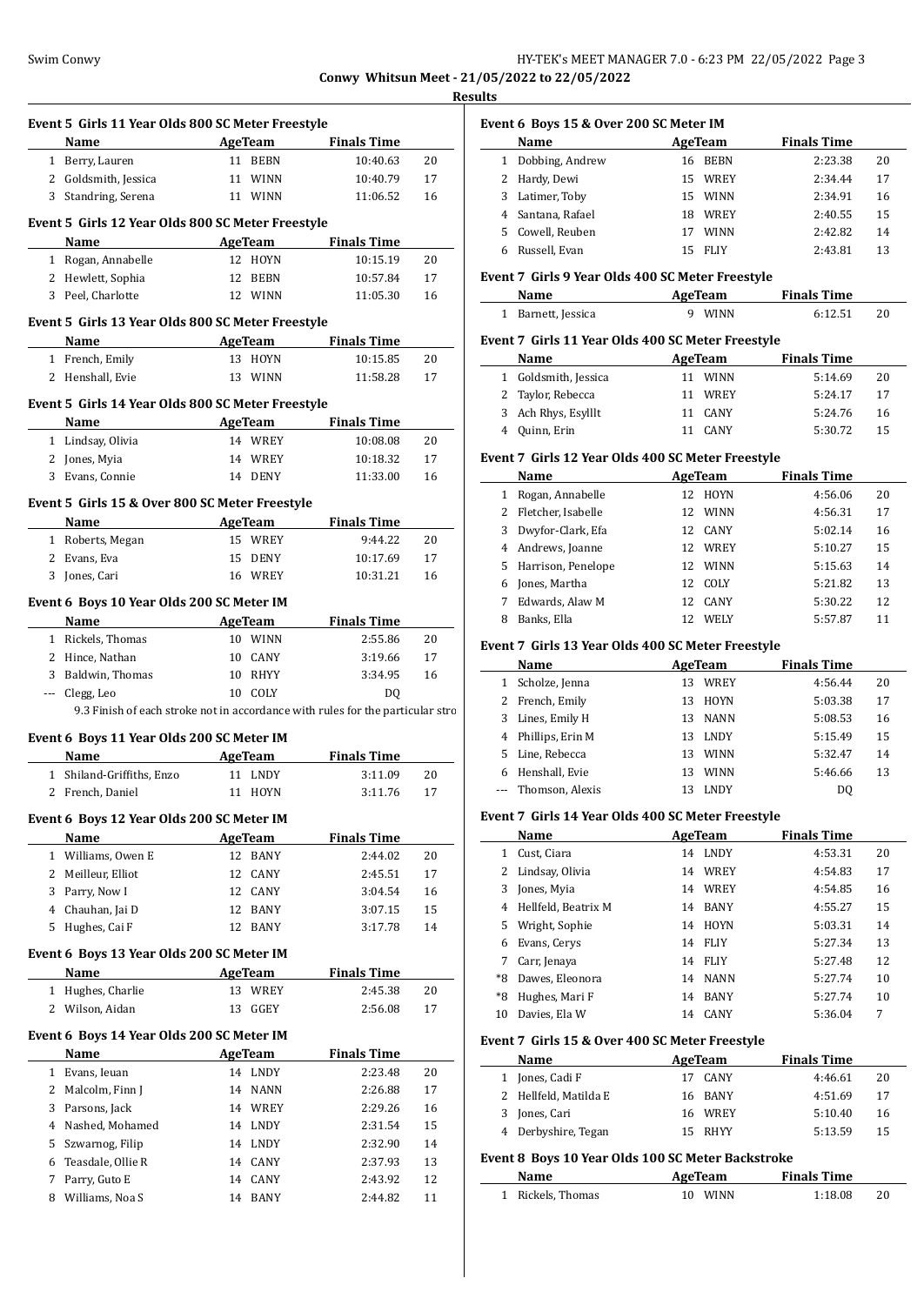# Swim Conwy HY-TEK's MEET MANAGER 7.0 - 6:23 PM 22/05/2022 Page 4 **Conwy Whitsun Meet - 21/05/2022 to 22/05/2022**

**Results**

|              |                                                           |                            |                     | <u>kesults</u> |
|--------------|-----------------------------------------------------------|----------------------------|---------------------|----------------|
|              | (Event 8 Boys 10 Year Olds 100 SC Meter Backstroke)       |                            |                     |                |
|              | Name                                                      | <b>Example 2.1 AgeTeam</b> | <b>Finals Time</b>  |                |
|              | 2 Linge, Reece                                            | 10 WREY                    | 1:29.90             | 17             |
|              | 3 Hince, Nathan                                           | 10 CANY                    | 1:33.91             | 16             |
|              | 4 Clegg, Leo                                              | 10 COLY                    | 1:34.72             | 15             |
|              | 5 Daimond, Leo                                            | 10 CANY                    | 1:40.30             | 14             |
|              | 6 Lauder, Leon                                            | 10 PBPY                    | 1:40.82             | 13             |
|              | 7 Baldwin, Thomas                                         | 10 RHYY                    | 1:47.26             | 12             |
|              | Event 8 Boys 11 Year Olds 100 SC Meter Backstroke         |                            |                     |                |
|              | Name                                                      |                            | AgeTeam Finals Time |                |
|              | 1 Shiland-Griffiths, Enzo                                 | 11 LNDY                    | 1:22.66             | 20             |
|              | 2 French, Daniel                                          | 11 HOYN                    | 1:26.02             | 17             |
|              |                                                           |                            |                     |                |
|              | Event 8 Boys 12 Year Olds 100 SC Meter Backstroke<br>Name | AgeTeam                    | <b>Finals Time</b>  |                |
|              | 1 Williams, Owen E                                        | 12 BANY                    | 1:17.21             | 20             |
|              | 2 Chauhan, Jai D                                          | 12 BANY                    | 1:21.96             | 17             |
|              | 3 Parry, Now I                                            | 12 CANY                    | 1:27.95             | 16             |
|              |                                                           | 12 PBPY                    |                     |                |
|              | 4 Davies, Lewis<br>--- Thomas, Otto A                     | 12 BANY                    | 1:28.59             | 15             |
|              | 6.4 Not on back when leaving the wall                     |                            | DQ                  |                |
|              |                                                           |                            |                     |                |
|              | Event 8 Boys 13 Year Olds 100 SC Meter Backstroke         |                            |                     |                |
|              | Name                                                      | AgeTeam                    | <b>Finals Time</b>  |                |
|              | 1 Holland, Tyler                                          | 13 WREY                    | 1:07.97             | 20             |
|              | 2 Hardy, Ryan                                             | 13 WREY                    | 1:09.97             | 17             |
| 3 Bie, Alfie |                                                           | 13 FLIY                    | 1:17.06             | 16             |
|              | 4 Hughes, Charlie                                         | 13 WREY                    | 1:19.17             | 15             |
|              | 5 Wilson, Aidan                                           | 13 GGEY                    | 1:22.14             | 14             |
|              | 6 Popa, David G                                           | 13 LNDY                    | 1:29.17             | 13             |
|              | Event 8 Boys 14 Year Olds 100 SC Meter Backstroke         |                            |                     |                |
|              | Name                                                      | AgeTeam                    | <b>Finals Time</b>  |                |
|              | 1 Malcolm, Finn J                                         | 14 NANN                    | 1:06.77             | 20             |
|              | 2 Evans, Ieuan                                            | 14 LNDY                    | 1:06.94             | 17             |
|              | 3 Parsons, Jack                                           | 14 WREY                    | 1:10.28             | 16             |
|              | 4 Teasdale, Ollie R                                       | 14 CANY                    | 1:14.43             | 15             |
|              | 5 Williams, Noa S                                         | 14 BANY                    | 1:15.08             | 14             |
|              |                                                           |                            |                     |                |
|              | Event 8 Boys 15 & Over 100 SC Meter Backstroke            |                            |                     |                |
|              | <u>Name</u>                                               | AgeTeam                    | <b>Finals Time</b>  |                |
| $\mathbf{1}$ | Wright, Ethan J                                           | 19 BANY                    | 1:00.99             | 20             |
| 2            | Taylor, Adam                                              | 17 WREY                    | 1:02.74             | 17             |
|              | 3 Line, William                                           | 15 WINN                    | 1:08.09             | 16             |
|              | 4 Dobbing, Andrew                                         | 16 BEBN                    | 1:10.11             | 15             |
|              | 5 Russell, Evan                                           | FLIY<br>15                 | 1:13.23             | 14             |
|              | 6 Johnson, Ben                                            | 16 HOYN                    | 1:15.55             | 13             |
| 7            | Davies, Elis W                                            | CANY<br>15                 | 1:18.47             | 12             |
|              | Event 9 Girls 9 Year Olds 200 SC Meter Breaststroke       |                            |                     |                |
|              | Name                                                      | AgeTeam                    | <b>Finals Time</b>  |                |
|              | 1 Lawson, Harriet                                         | 9 WINN                     | 3:21.84             | 20             |
|              | 2 Barnett, Jessica                                        | 9 WINN                     | 3:39.63             | 17             |
|              |                                                           |                            |                     |                |
|              | Event 9  Girls 10 Year Olds 200 SC Meter Breaststroke     |                            |                     |                |
|              | Name                                                      | <b>AgeTeam</b>             | <b>Finals Time</b>  |                |
|              | 1 Wilkinson, Vivien                                       | 10 HOYN                    | 3:35.45             | 20             |
|              | 2 Williams, Poppy H                                       | 10 BANY                    | 3:45.02             | 17             |
| 3            | Morgan, Seren                                             | 10 WREY                    | 3:48.77             | 16             |
| $4^{\circ}$  | Szwarnog-Stepien, Maria                                   | 10 LNDY                    | 4:16.83             | 15             |
|              | Event 9 Girls 11 Year Olds 200 SC Meter Breaststroke      |                            |                     |                |
|              |                                                           | <b>AgeTeam</b>             | <b>Finals Time</b>  |                |
|              |                                                           |                            |                     |                |
| Name<br>1    | Schillinger, Kate                                         | 11 WINN                    | 3:10.15             | 20             |

|   | 2 Lloyd, Molly          | 11 | <b>WINN</b> | 3:16.35 | 17 |
|---|-------------------------|----|-------------|---------|----|
| 3 | Quinn, Erin             | 11 | <b>CANY</b> | 3:22.38 | 16 |
|   | 4 Lloyd, Jasmine        | 11 | <b>WINN</b> | 3:24.76 | 15 |
|   | 5 Forgrave, Sophie      | 11 | WREY        | 3:26.67 | 14 |
| 6 | Lewis. Ela M            | 11 | CANY        | 3:31.89 | 13 |
| 7 | Berry, Lauren           | 11 | <b>BEBN</b> | 3:32.48 | 12 |
| 8 | Ach Rhys, Esylllt       | 11 | <b>CANY</b> | 3:37.85 | 11 |
| 9 | Davies, Elan            | 11 | <b>BANY</b> | 3:44.49 | 9  |
|   | 10 Connolly, Juliette A | 11 | <b>LNDY</b> | 3:48.21 | 7  |

# **Event 9 Girls 12 Year Olds 200 SC Meter Breaststroke**

|    | Name                     | AgeTeam            | <b>Finals Time</b> |    |
|----|--------------------------|--------------------|--------------------|----|
| 1  | Andrews, Joanne          | WREY<br>12         | 3:04.18            | 20 |
| 2  | Dwyfor-Clark, Efa        | <b>CANY</b><br>12  | 3:05.88            | 17 |
| 3  | Sokolowska, Maja         | <b>WREY</b><br>12  | 3:07.50            | 16 |
| 4  | Leatherbarrow, Charlotte | WREY<br>12.        | 3:07.79            | 15 |
| 5. | Fletcher, Isabelle       | <b>WINN</b><br>12. | 3:19.68            | 14 |
| 6  | Harrison, Penelope       | <b>WINN</b><br>12  | 3:20.56            | 13 |
|    | Hewlett, Sophia          | <b>BEBN</b><br>12  | 3:23.56            | 12 |
| 8  | Peel, Charlotte          | <b>WINN</b>        | 3:36.05            | 11 |

#### **Event 9 Girls 13 Year Olds 200 SC Meter Breaststroke**

|   | <b>Name</b>        | <b>AgeTeam</b>    | <b>Finals Time</b> |    |
|---|--------------------|-------------------|--------------------|----|
|   | Morgan, Carys      | WREY<br>13        | 2:40.52            | 20 |
|   | 2 Thomas, Cerys    | <b>DENY</b><br>13 | 3:00.63            | 17 |
|   | 3 Scholze, Jenna   | WREY<br>13        | 3:00.71            | 16 |
| 4 | Williams, Cari     | <b>BANY</b><br>13 | 3:06.26            | 15 |
|   | 5 French, Emily    | <b>HOYN</b><br>13 | 3:10.59            | 14 |
| 6 | Lines, Emily H     | <b>NANN</b><br>13 | 3:11.72            | 13 |
|   | Richardson, Amelie | LNDY<br>13        | 3:37.02            | 12 |

#### **Event 9 Girls 14 Year Olds 200 SC Meter Breaststroke**

|    | Name               | AgeTeam           | <b>Finals Time</b> |    |
|----|--------------------|-------------------|--------------------|----|
|    | Hastings, Ella-May | <b>LNDY</b><br>14 | 3:06.30            | 20 |
|    | Roberts, Ellie M   | <b>BANY</b><br>14 | 3:09.74            | 17 |
| 3. | Garner, Alexandra  | 14 WREY           | 3:10.40            | 16 |
| 4  | Dolan, Anya        | <b>DENY</b><br>14 | 3:11.93            | 15 |
| 5. | Hughes, Mari F     | <b>BANY</b><br>14 | 3:18.29            | 14 |
| 6  | Lindsay, Olivia    | WREY<br>14        | 3:18.99            | 13 |
|    | Rowles, Seren      | <b>DENY</b><br>14 | 3:19.43            | 12 |
| 8  | Dawes, Eleonora    | <b>NANN</b><br>14 | 3:33.73            | 11 |

#### **Event 9 Girls 15 & Over 200 SC Meter Breaststroke**

|    | Name            |     | AgeTeam     | <b>Finals Time</b> |    |
|----|-----------------|-----|-------------|--------------------|----|
|    | 1 Jones, Cadi F | 17  | CANY        | 2:38.10            | 20 |
|    | 2 Jones, Lois E | 17  | CANY        | 2:54.71            | 17 |
|    | 3 Moore, April  |     | 15 WINN     | 3:09.26            | 16 |
|    | 4 Smith, Megan  |     | 16 WREY     | 3:12.45            | 15 |
| 5. | Cuthbert, Holly | 15. | <b>WINN</b> | 3:45.33            | 14 |

#### **Event 10 Boys 10 Year Olds 200 SC Meter Freestyle**

| Name              |     | AgeTeam     | <b>Finals Time</b> |    |
|-------------------|-----|-------------|--------------------|----|
| 1 Rickels, Thomas | 10. | <b>WINN</b> | 2:37.55            | 20 |
| 2 Baldwin, Thomas | 10. | RHYY        | 2:55.48            | 17 |
| 3 Hince, Nathan   | 10. | CANY        | 3:01.05            | 16 |
| 4 Linge, Reece    | 10. | WREY        | 3:06.96            | 15 |
| Clegg, Leo        |     | COLY        | 3:15.07            | 14 |

# **Event 10 Boys 11 Year Olds 200 SC Meter Freestyle**

| <b>Name</b>               | AgeTeam     | <b>Finals Time</b> |    |
|---------------------------|-------------|--------------------|----|
| 1 Shiland-Griffiths, Enzo | LNDY<br>11. | 2.49.42            | 20 |
| 2 French, Daniel          | 11 HOYN     | 2:52.14            | 17 |
| 3 Perris, Mason           | 11 RHYY     | 2:57.06            | 16 |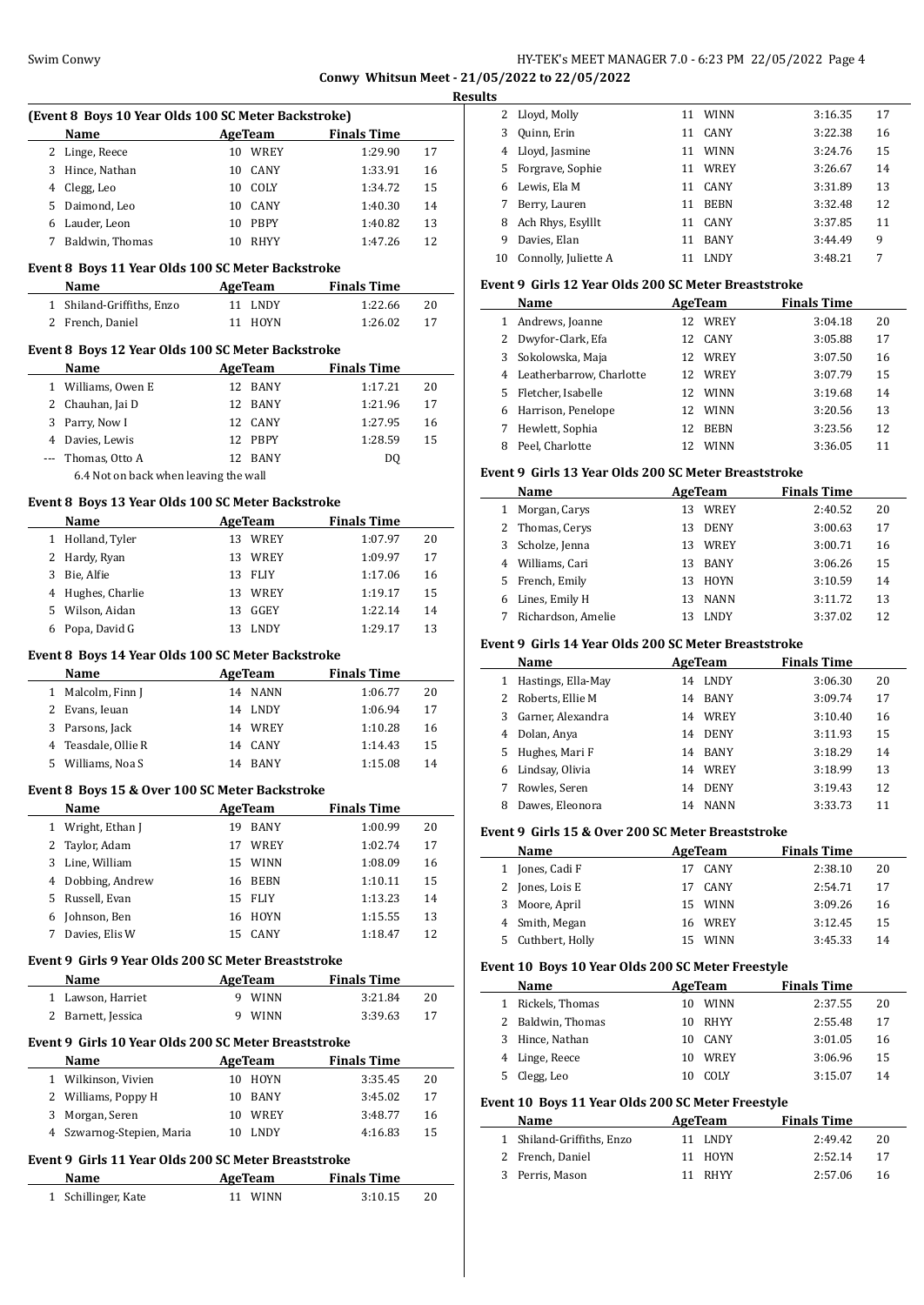# Swim Conwy HY-TEK's MEET MANAGER 7.0 - 6:23 PM 22/05/2022 Page 5 **Conwy Whitsun Meet - 21/05/2022 to 22/05/2022**

**Results**

**Event 10 Boys 12 Year Olds 200 SC Meter Freestyle Name Age Team Finals Time** 1 Williams, Owen E 12 BANY 2:24.66 20 2 Chauhan, Jai D 12 BANY 2:39.73 17 3 Parry, Now I 12 CANY 2:43.71 16 Davies, Lewis 12 PBPY 2:48.95 15 **Event 10 Boys 13 Year Olds 200 SC Meter Freestyle Name AgeTeam Finals Time**  Hardy, Ryan 13 WREY 2:09.64 20 2 Holland, Tyler 13 WREY 2:12.48 17 Rhys, Gruff 13 PBPY 2:13.23 16 4 Leonard, Ewan T 13 LNDY 2:23.37 15 Hughes, Charlie 13 WREY 2:24.23 14 Richardson, Daniel 13 WINN 2:25.63 13 Wilson, Aidan 13 GGEY 2:34.63 12 **Event 10 Boys 14 Year Olds 200 SC Meter Freestyle Name Age Team Finals Time** Parsons, Jack 14 WREY 2:12.74 20 2 Malcolm, Finn J 14 NANN 2:13.09 17 Nashed, Mohamed 14 LNDY 2:14.66 16 Szwarnog, Filip 14 LNDY 2:16.47 15 Teasdale, Ollie R 14 CANY 2:21.85 14 Williams, Noa S 14 BANY 2:22.74 13 **Event 10 Boys 15 & Over 200 SC Meter Freestyle Name Age Team Finals Time**  Taylor, Adam 17 WREY 2:04.07 20 Jones, Dylan 16 WREY 2:04.35 17 Dobbing, Andrew 16 BEBN 2:09.30 16 Line, William 15 WINN 2:09.55 15 Latimer, Toby 15 WINN 2:16.20 14 Hardy, Dewi 15 WREY 2:16.61 13 Santana, Rafael 18 WREY 2:19.06 12 Cowell, Reuben 17 WINN 2:23.22 11 Rawlings, Joseph 15 WINN 2:24.41 9 Russell, Evan 15 FLIY 2:26.57 7 Davies, Elis W 15 CANY 2:27.38 6 **Event 11 Girls 9 Year Olds 100 SC Meter Breaststroke Name Age Team Finals Time**  Lawson, Harriet 9 WINN 1:36.36 20 Sokolowska, Pola 9 WREY 2:05.91 17 **Event 11 Girls 10 Year Olds 100 SC Meter Breaststroke Name Age Team Finals Time**  Wilkinson, Vivien 10 HOYN 1:41.39 20 2 Williams, Poppy H 10 BANY 1:45.26 17 Hughes, Nel 10 PBPY 1:50.62 16 4 Nurse, Seren 10 NANN 1:51.03 15 Morgan, Seren 10 WREY 1:51.04 14 Bowen, Freya 10 RHYY 1:57.09 13 --- Szwarnog-Stepien, Maria 10 LNDY DNF 10.2 A swimmer did not cover the whole distance - DNF

#### **Event 11 Girls 11 Year Olds 100 SC Meter Breaststroke**

| Name                | AgeTeam           | <b>Finals Time</b> |    |
|---------------------|-------------------|--------------------|----|
| 1 Schillinger, Kate | <b>WINN</b><br>11 | 1:28.92            | 20 |
| 2 Jones, Annabelle  | WREY<br>11.       | 1:34.82            | 17 |
| Lloyd, Molly<br>3   | <b>WINN</b><br>11 | 1:34.98            | 16 |
| 4 Berry, Lauren     | <b>BEBN</b><br>11 | 1:35.27            | 15 |
| Quinn, Erin         | <b>CANY</b>       | 1:35.79            | 14 |

| 6  | Reynolds, Rosie      | 11 | <b>HOYN</b> | 1:39.45 | 13 |
|----|----------------------|----|-------------|---------|----|
| 7  | Forgrave, Sophie     | 11 | WREY        | 1:40.06 | 12 |
| 8  | Lewis, Ela M         | 11 | <b>CANY</b> | 1:40.29 | 11 |
| 9  | Lloyd, Jasmine       | 11 | <b>WINN</b> | 1:41.07 | 9  |
| 10 | Jones, Mali A        | 11 | <b>CANY</b> | 1:41.17 | 7  |
| 11 | Ach Rhys, Esylllt    | 11 | CANY        | 1:43.17 | 6  |
| 12 | Roberts, Mali        | 11 | <b>PBPY</b> | 1:43.58 | 5  |
| 13 | Davies, Elan         | 11 | <b>BANY</b> | 1:43.81 | 4  |
|    | 14 Taylor, Rebecca   | 11 | <b>WREY</b> | 1:44.47 | 3  |
| 15 | Jones, Hannah M      | 11 | <b>CANY</b> | 1:46.53 | 2  |
| 16 | Synowiec, Amelia     | 11 | <b>LNDY</b> | 1:47.44 | 1  |
| 17 | Williams, Leah H     | 11 | <b>CANY</b> | 1:49.69 |    |
| 18 | Connolly, Juliette A | 11 | LNDY        | 1:50.77 |    |
|    |                      |    |             |         |    |

#### **Event 11 Girls 12 Year Olds 100 SC Meter Breaststroke**

|    | Name                                                                           | AgeTeam           | <b>Finals Time</b> |    |
|----|--------------------------------------------------------------------------------|-------------------|--------------------|----|
| 1  | Dwyfor-Clark, Efa                                                              | 12 CANY           | 1:26.07            | 20 |
| 2  | Andrews, Joanne                                                                | WREY<br>12        | 1:27.39            | 17 |
| 3  | Sokolowska, Maja                                                               | WREY<br>12        | 1:27.71            | 16 |
| 4  | Leatherbarrow, Charlotte                                                       | WREY<br>12        | 1:27.90            | 15 |
| 5  | Fletcher, Isabelle                                                             | <b>WINN</b><br>12 | 1:33.99            | 14 |
| 6  | Owen, Lily                                                                     | <b>NANN</b><br>12 | 1:37.20            | 13 |
| 7  | Harrison, Penelope                                                             | <b>WINN</b><br>12 | 1:37.64            | 12 |
| 8  | Horne, Neve                                                                    | <b>WINN</b><br>12 | 1:38.45            | 11 |
| 9  | Williams, Cari E                                                               | CANY<br>12        | 1:39.04            | 9  |
| 10 | Gooding, Amalie                                                                | <b>WINN</b><br>12 | 1:39.56            | 7  |
| 11 | Jones, Poppy                                                                   | <b>FLIY</b><br>12 | 1:41.84            | 6  |
| 12 | Jones, Erin                                                                    | <b>WREY</b><br>12 | 1:43.20            | 5  |
| 13 | Rashayi, Alexis                                                                | WREY<br>12        | 1:44.61            | 4  |
| 14 | Roylance, Delta                                                                | <b>HOYN</b><br>12 | 1:45.42            | 3  |
| 15 | Davies, Tilly                                                                  | <b>CSHY</b><br>12 | 1:47.55            | 2  |
| 16 | Williams, Nanw                                                                 | <b>PBPY</b><br>12 | 1:48.49            | 1  |
| 17 | Lauder, Erin                                                                   | <b>PBPY</b><br>12 | 1:51.54            |    |
| 18 | Banks, Ella                                                                    | WELY<br>12        | 1:53.35            |    |
|    | Williams, Llawen G                                                             | 12<br><b>PBPY</b> | DQ                 |    |
|    | 7.3 Elbows over water except last stroke before turn, during turn or final sti |                   |                    |    |

#### **Event 11 Girls 13 Year Olds 100 SC Meter Breaststroke**

|    | Name               | AgeTeam |             | <b>Finals Time</b> |    |
|----|--------------------|---------|-------------|--------------------|----|
| 1  | Morgan, Carys      | 13      | WREY        | 1:14.36            | 20 |
| 2  | Williams, Cari     | 13      | <b>BANY</b> | 1:24.58            | 17 |
| 3  | Scholze, Jenna     | 13      | WREY        | 1:25.30            | 16 |
| 4  | Thomas, Cerys      | 13      | <b>DENY</b> | 1:25.66            | 15 |
| 5  | Lines, Emily H     | 13      | <b>NANN</b> | 1:28.00            | 14 |
| 6  | Williams. Martha W | 13      | <b>BANY</b> | 1:30.21            | 13 |
| 7  | Roberts, Lucy      | 13      | <b>BANY</b> | 1:32.72            | 12 |
| 8  | Wu, Anna           | 13      | <b>LNDY</b> | 1:36.93            | 11 |
| 9  | Farrell, Chava     | 13      | <b>FLIY</b> | 1:40.35            | 9  |
| 10 | Richardson, Amelie | 13      | <b>LNDY</b> | 1:45.92            | 7  |
| 11 | Francombe, Bella   | 13      | <b>NANN</b> | 1:52.55            | 6  |

#### **Event 11 Girls 14 Year Olds 100 SC Meter Breaststroke**

 $\overline{a}$ 

|    | Name                |    | AgeTeam     | <b>Finals Time</b> |    |
|----|---------------------|----|-------------|--------------------|----|
|    | Dolan, Anya         |    | 14 DENY     | 1:26.01            | 20 |
|    | Hellfeld, Beatrix M |    | 14 BANY     | 1:27.52            | 17 |
| 3  | Jones, Myia         |    | 14 WREY     | 1:28.65            | 16 |
| 4  | Hastings, Ella-May  |    | 14 LNDY     | 1:29.73            | 15 |
| 5. | Rowles, Seren       |    | 14 DENY     | 1:30.70            | 14 |
| 6  | Roberts. Ellie M    |    | 14 BANY     | 1:31.08            | 13 |
|    | Hughes, Mari F      |    | 14 BANY     | 1:31.57            | 12 |
| 8  | Garner, Alexandra   | 14 | WREY        | 1:32.04            | 11 |
| 9  | Wright, Sophie      | 14 | <b>HOYN</b> | 1:32.52            | 9  |
| 10 | Williams. Mared     | 14 | <b>PBPY</b> | 1:34.44            | 7  |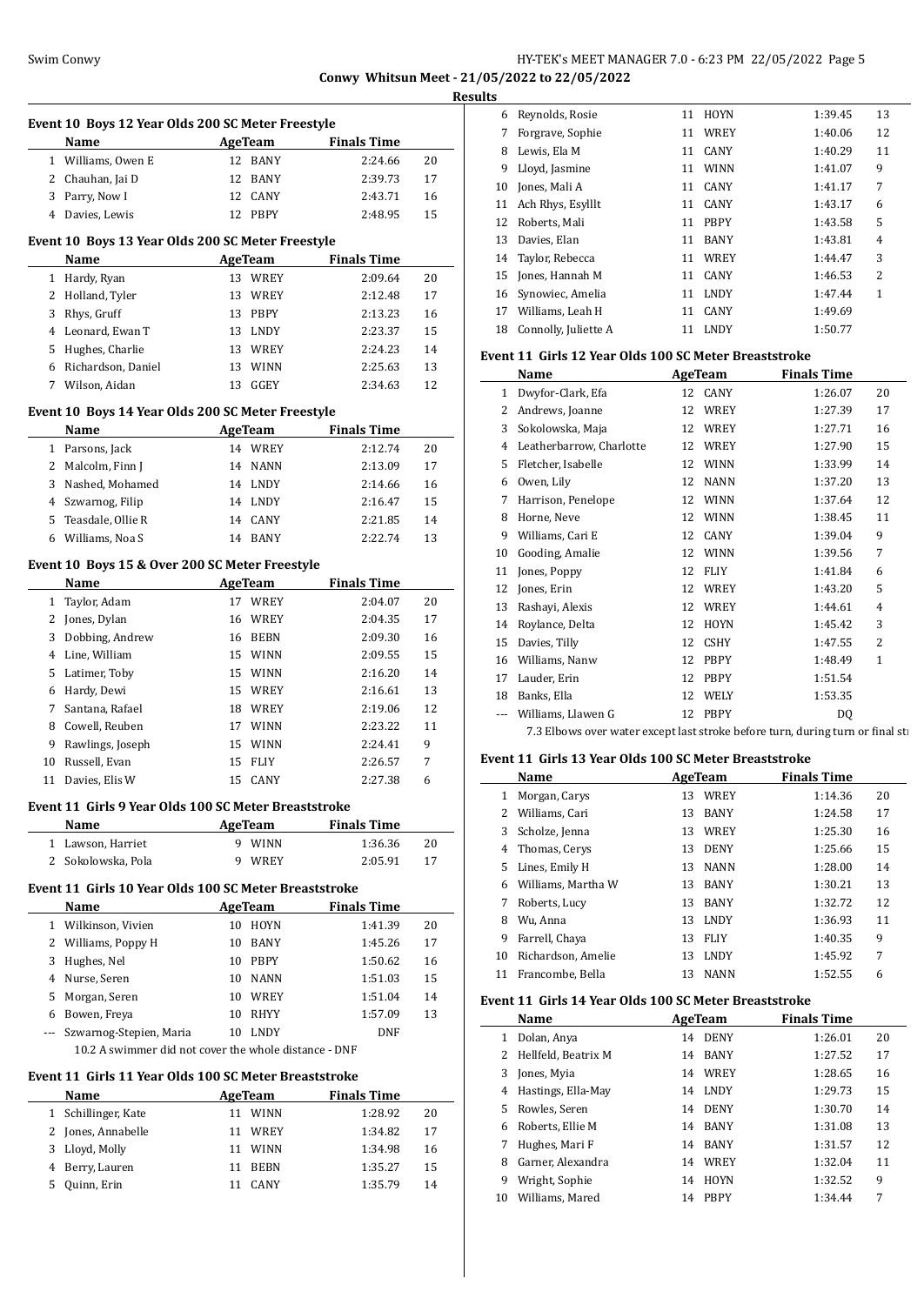# Swim Conwy HY-TEK's MEET MANAGER 7.0 - 6:23 PM 22/05/2022 Page 6

**Conwy Whitsun Meet - 21/05/2022 to 22/05/2022 Results**

|                | (Event 11 Girls 14 Year Olds 100 SC Meter Breaststroke)                     |                            |                    |          |
|----------------|-----------------------------------------------------------------------------|----------------------------|--------------------|----------|
|                | Name                                                                        | <b>AgeTeam</b>             | <b>Finals Time</b> |          |
|                | 11 Wright, Gracie                                                           | 14 WREY                    | 1:35.39            | 6        |
|                | 12 Davies, Ela W                                                            | 14 CANY                    | 1:35.60            | 5        |
|                | 13 Green, Eleri                                                             | 14 WREY                    | 1:36.36            | 4        |
|                | 14 Dawes, Eleonora                                                          | 14 NANN                    | 1:39.71            | 3        |
|                | 15 Roberts, Ffion                                                           | 14 COLY                    | 1:41.47            | 2        |
| 16             | Ballantyne, Ruby                                                            | 14 FLIY                    | 1:41.84            | 1        |
| 17             | Jones, Violet                                                               | 14 FLIY                    | 1:42.86            |          |
|                | --- Carr, Jenaya                                                            | 14 FLIY                    | DQ                 |          |
|                | 7.3 Hands not pushed forward together from the breast on, under, or over tl |                            |                    |          |
|                |                                                                             |                            |                    |          |
|                | Event 11 Girls 15 & Over 100 SC Meter Breaststroke<br>Name                  | <b>Example 2</b> AgeTeam   | <b>Finals Time</b> |          |
|                | 1 Jones, Cadi F                                                             | 17 CANY                    | 1:12.93            | 20       |
|                |                                                                             |                            |                    |          |
|                | 2 Moore, April                                                              | 15 WINN                    | 1:27.62            | 17       |
|                | 3 Birch, Rubaidh                                                            | 15 HOYN                    | 1:29.46            | 16       |
|                | 4 Smith, Megan                                                              | 16 WREY                    | 1:30.89            | 15       |
|                | 5 Williams, Cadi S                                                          | 15 BANY                    | 1:32.12            | 14       |
|                | 6 Jones, Efa                                                                | 15 PBPY                    | 1:33.38            | 13       |
|                | 7 Mairs, Seren                                                              | 15 WREY                    | 1:34.86            | 12       |
| 8              | Roberts, Ella G                                                             | 15 BANY                    | 1:38.36            | 11       |
| 9              | Jones, Erin O'Marah                                                         | 15 PBPY                    | 1:39.71            | 9        |
|                | 10 Cuthbert, Holly                                                          | 15 WINN                    | 1:46.02            | 7        |
|                | Event 12 Boys 12 Year Olds 200 SC Meter Butterfly                           |                            |                    |          |
|                | Name                                                                        | <b>AgeTeam</b>             | <b>Finals Time</b> |          |
|                | 1 Meilleur, Elliot                                                          | 12 CANY                    | 3:00.81            | 20       |
|                | Event 12 Boys 13 Year Olds 200 SC Meter Butterfly                           |                            |                    |          |
|                | Name                                                                        | <b>Example 2.5 AgeTeam</b> | <b>Finals Time</b> |          |
|                | 1 Hardy, Ryan                                                               | 13 WREY                    | 2:25.49            | 20       |
|                | 2 Richardson, Daniel                                                        | 13 WINN                    | 2:40.08            | 17       |
|                |                                                                             |                            |                    |          |
|                | Event 12 Boys 14 Year Olds 200 SC Meter Butterfly                           |                            |                    |          |
|                | Name                                                                        | AgeTeam                    | <b>Finals Time</b> |          |
|                | 1 Teasdale, Ollie R                                                         | 14 CANY                    | 2:33.59            | 20       |
|                | 2 Nashed, Mohamed                                                           | 14 LNDY                    | 2:42.69            | 17       |
|                | Event 12 Boys 15 & Over 200 SC Meter Butterfly                              |                            |                    |          |
|                | Name                                                                        | <b>AgeTeam</b>             | <b>Finals Time</b> |          |
| 1              | Jones, Dylan                                                                |                            |                    |          |
|                |                                                                             |                            |                    |          |
|                |                                                                             | 16 WREY                    | 2:27.51            | 20       |
| 2              | Longworth, Ellis                                                            | 15<br>GGEY                 | 2:35.19            | 17       |
| 3              | Cowell, Reuben                                                              | WINN<br>17                 | 2:41.84            | 16       |
|                | 4 Hardy, Dewi                                                               | WREY<br>15                 | 2:51.90            | 15       |
|                | Event 13 Girls 9 Year Olds 50 SC Meter Freestyle                            |                            |                    |          |
|                | Name                                                                        | <b>AgeTeam</b>             | <b>Finals Time</b> |          |
|                | 1 Lawson, Harriet                                                           | 9 WINN                     | 35.44              | 20       |
|                | 2 Barnett, Jessica                                                          | 9 WINN                     | 38.58              | 17       |
|                | 3 Chauhan, Amber S                                                          | 9 BANY                     | 40.07              | 16       |
| $\overline{4}$ | Parry, Elenid                                                               | DENY<br>9                  | 41.73              | 15       |
| 5              | Elson, Caitlin                                                              | 9 WREY                     | 42.47              | 14       |
|                | Event 13 Girls 10 Year Olds 50 SC Meter Freestyle                           |                            |                    |          |
|                | Name                                                                        | <b>AgeTeam</b>             | <b>Finals Time</b> |          |
| 1              | Wilkinson, Vivien                                                           | 10 HOYN                    | 36.08              | 20       |
| 2              | Roberts, Murain                                                             | 10 PBPY                    | 36.38              | 17       |
| 3              | Williams, Poppy H                                                           | 10 BANY                    | 36.57              | 16       |
| 4              | Hughes, Nel                                                                 | 10 PBPY                    | 36.84              | 15       |
| 5              |                                                                             | 10 CANY                    |                    | 14       |
|                | Sutton, Emily                                                               |                            | 37.98              |          |
| 6<br>7         | Williams, Gwenno F<br>Thomas-Owen, Efa R                                    | 10 PBPY<br>10 CANY         | 38.71<br>39.77     | 13<br>12 |

| ΓS |                            |    |             |       |   |
|----|----------------------------|----|-------------|-------|---|
| 9  | Nurse, Seren               | 10 | NANN        | 41.45 | 9 |
| 10 | Mellor, Medi L             | 10 | BANY        | 42.53 |   |
|    | 11 Davies, Cydney G        | 10 | LNDY        | 42.96 | 6 |
|    | 12 Bowen, Freya            | 10 | RHYY        | 44.03 | 5 |
| 13 | Woods. Nia                 | 10 | WREY        | 44.73 | 4 |
|    | 14 Szwarnog-Stepien, Maria |    | <b>LNDY</b> | 45.60 | 3 |

# **Event 13 Girls 11 Year Olds 50 SC Meter Freestyle**

|    | Name                 |    | <b>AgeTeam</b> | <b>Finals Time</b> |                |
|----|----------------------|----|----------------|--------------------|----------------|
| 1  | Schillinger, Kate    | 11 | <b>WINN</b>    | 31.25              | 20             |
| 2  | Ach Rhys, Esylllt    | 11 | <b>CANY</b>    | 32.23              | 17             |
| 3  | Reynolds, Rosie      | 11 | <b>HOYN</b>    | 33.14              | 16             |
| 4  | Jones, Annabelle     | 11 | <b>WREY</b>    | 33.34              | 15             |
| 5  | Taylor, Rebecca      | 11 | WREY           | 33.52              | 14             |
| 6  | Jackson, Ellie       | 11 | <b>HOYN</b>    | 34.32              | 13             |
| 7  | Forgrave, Sophie     | 11 | WREY           | 35.21              | 12             |
| 8  | Jones, Mali A        | 11 | <b>CANY</b>    | 35.26              | 11             |
| 9  | Synowiec, Amelia     | 11 | <b>LNDY</b>    | 35.29              | 9              |
| 10 | Jones, Hannah M      | 11 | CANY           | 35.56              | 7              |
| 11 | Thomas, Serenity M   | 11 | <b>LNDY</b>    | 36.02              | 6              |
| 12 | Roberts, Mali        | 11 | <b>PBPY</b>    | 36.17              | 5              |
| 13 | Lloyd, Molly         | 11 | <b>WINN</b>    | 36.47              | 4              |
| 14 | Lloyd, Jasmine       | 11 | <b>WINN</b>    | 36.95              | 3              |
| 15 | Parry, Mared         | 11 | <b>DENY</b>    | 37.60              | $\overline{c}$ |
| 16 | Roberts, Lucy E      | 11 | <b>BANY</b>    | 37.62              | $\mathbf{1}$   |
| 17 | Lewis, Ela M         | 11 | <b>CANY</b>    | 37.91              |                |
| 18 | Connolly, Juliette A | 11 | <b>LNDY</b>    | 38.47              |                |
| 19 | Williams, Leah H     | 11 | CANY           | 39.25              |                |
| 20 | Davies, Elan         | 11 | <b>BANY</b>    | 39.83              |                |
| 21 | Williams, Lyla G     | 11 | <b>LNDY</b>    | 42.46              |                |
|    |                      |    |                |                    |                |

# **Event 13 Girls 12 Year Olds 50 SC Meter Freestyle**

|              | Name                             |    | AgeTeam     | <b>Finals Time</b> |                |
|--------------|----------------------------------|----|-------------|--------------------|----------------|
| $\mathbf{1}$ | Dwyfor-Clark, Efa                | 12 | CANY        | 29.45              | 20             |
| 2            | Fletcher, Isabelle               | 12 | <b>WINN</b> | 30.68              | 17             |
| 3            | Rogan, Annabelle                 | 12 | <b>HOYN</b> | 31.15              | 16             |
| 4            | Jones, Martha                    | 12 | COLY        | 31.67              | 15             |
| 5            | Horne, Neve                      | 12 | <b>WINN</b> | 32.52              | 14             |
| 6            | Owen, Lily                       | 12 | <b>NANN</b> | 32.54              | 13             |
| 7            | Hewlett, Sophia                  | 12 | <b>BEBN</b> | 32.92              | 12             |
| 8            | Harrison, Penelope               | 12 | <b>WINN</b> | 33.00              | 11             |
| 9            | Sokolowska, Maja                 | 12 | <b>WREY</b> | 33.02              | 9              |
| 10           | Jones, Erin                      | 12 | <b>WREY</b> | 33.24              | 7              |
| 11           | Leatherbarrow, Charlotte         | 12 | <b>WREY</b> | 33.39              | 6              |
| 12           | McMahon, Scarlett                | 12 | <b>WINN</b> | 33.67              | 5              |
| 13           | Gooding, Amalie                  | 12 | <b>WINN</b> | 34.27              | 4              |
| 14           | Jones, Poppy                     | 12 | <b>FLIY</b> | 34.99              | 3              |
| 15           | Roylance, Delta                  | 12 | <b>HOYN</b> | 35.01              | $\overline{2}$ |
| 16           | Williams, Cari E                 | 12 | CANY        | 35.44              | $\mathbf{1}$   |
| 17           | Davies, Tilly                    | 12 | <b>CSHY</b> | 36.31              |                |
| 18           | Banks, Ella                      | 12 | WELY        | 36.47              |                |
| 19           | Rashayi, Alexis                  | 12 | <b>WREY</b> | 36.62              |                |
| 20           | Williams, Nanw                   | 12 | PBPY        | 36.96              |                |
| 21           | Owen, Lleucu M                   | 12 | PBPY        | 37.55              |                |
| 22           | Williams, Llawen G               | 12 | <b>PBPY</b> | 40.28              |                |
| 23           | Hornby, Isabel E                 | 12 | CANY        | 40.34              |                |
| ---          | Bell, Alesha L                   | 12 | <b>BANY</b> | DQ                 |                |
|              | 4.4 Start before starting signal |    |             |                    |                |

#### **Event 13 Girls 13 Year Olds 50 SC Meter Freestyle**

| Name                 | AgeTeam | <b>Finals Time</b> |  |
|----------------------|---------|--------------------|--|
| 1 Williams, Martha W | 13 BANY | 30.63<br>20        |  |
| 2 Scholze, Jenna     | 13 WREY | 30.76<br>-17       |  |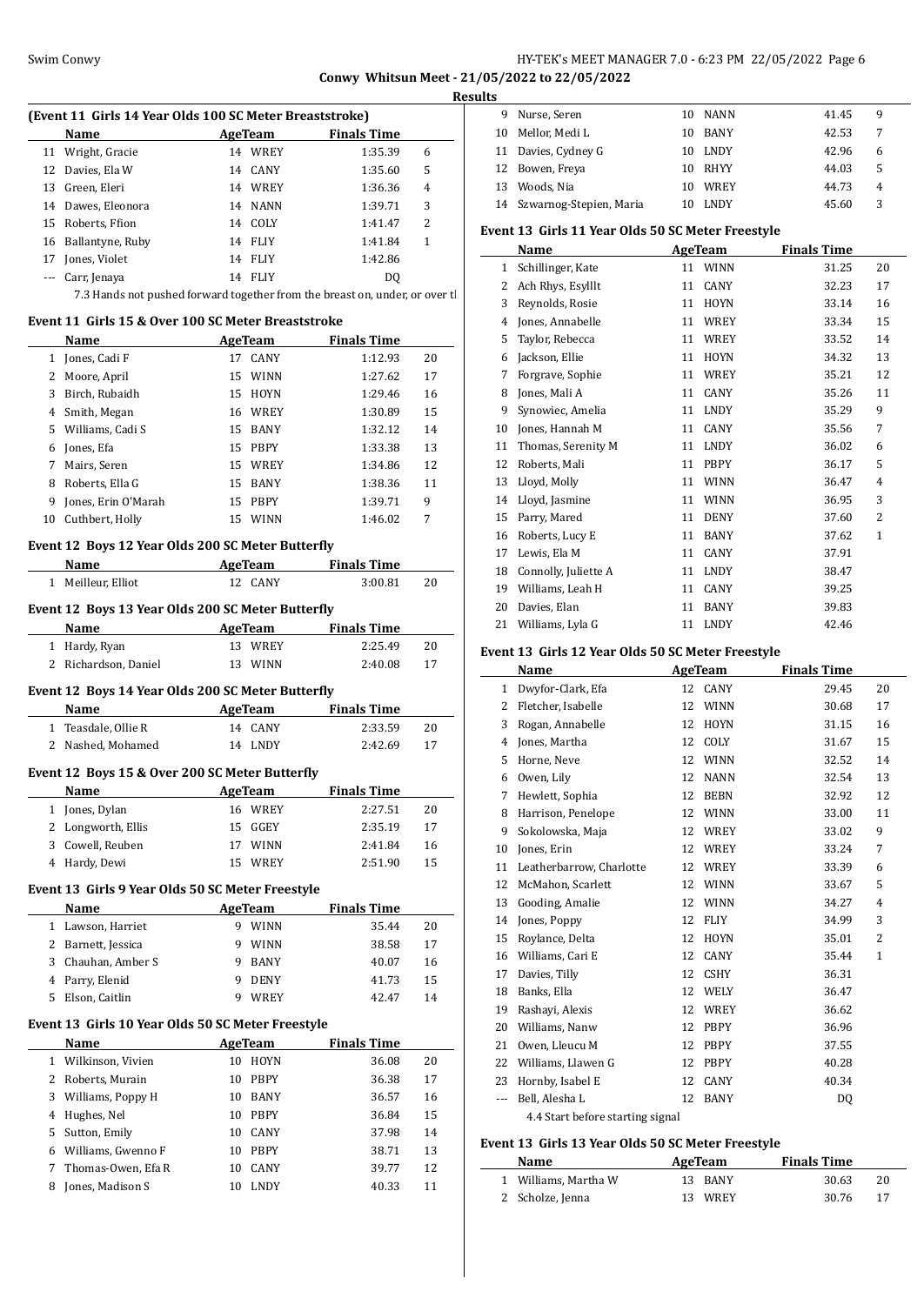# HY-TEK's MEET MANAGER 7.0 - 6:23 PM 22/05/2022 Page 7 **Conwy Whitsun Meet - 21/05/2022 to 22/05/2022**

**Results**

|              | Swim Conwy                                          |    |             | <b>Conwy Whitsun Me</b> |                |
|--------------|-----------------------------------------------------|----|-------------|-------------------------|----------------|
|              | (Event 13 Girls 13 Year Olds 50 SC Meter Freestyle) |    |             |                         |                |
|              | Name                                                |    | AgeTeam     | <b>Finals Time</b>      |                |
| 3            | Lines, Emily H                                      | 13 | <b>NANN</b> | 31.13                   | 16             |
|              | 4 Phillips, Erin M                                  | 13 | <b>LNDY</b> | 31.94                   | 15             |
|              | 5 Williams, Cari                                    | 13 | <b>BANY</b> | 32.47                   | 14             |
|              | 6 Roberts, Lucy                                     | 13 | <b>BANY</b> | 33.40                   | 13             |
|              | 7 Wu, Anna                                          |    | 13 LNDY     | 33.92                   | 12             |
| 8            | Thomas, Cerys                                       |    | 13 DENY     | 34.94                   | 11             |
| *9           | Richardson, Amelie                                  |    | 13 LNDY     | 35.46                   | 8              |
| *9           | Francombe, Bella                                    | 13 | <b>NANN</b> | 35.46                   | 8              |
| 11           | Farrell, Chaya                                      | 13 | FLIY        | 35.47                   | 6              |
| 12           | Henshall, Evie                                      |    | 13 WINN     | 35.68                   | 5              |
| 13           | Sutton, Lily                                        | 13 | CANY        | 36.97                   | 4              |
|              | Event 13 Girls 14 Year Olds 50 SC Meter Freestyle   |    |             |                         |                |
|              | Name                                                |    | AgeTeam     | <b>Finals Time</b>      |                |
| $\mathbf{1}$ | Hellfeld, Beatrix M                                 | 14 | <b>BANY</b> | 29.90                   | 20             |
|              | 2 Wright, Sophie                                    |    | 14 HOYN     | 30.33                   | 17             |
|              | 3 Hughes, Mari F                                    | 14 | <b>BANY</b> | 30.57                   | 16             |
|              | 4 Lindsay, Olivia                                   |    | 14 WREY     | 31.14                   | 15             |
|              | 5 Williams, Mared                                   |    | 14 PBPY     | 31.38                   | 14             |
| 6            | Green, Eleri                                        |    | 14 WREY     | 31.44                   | 13             |
| 7            | Carr, Jenaya                                        |    | 14 FLIY     | 31.46                   | 12             |
| 8            | Evans, Cerys                                        |    | 14 FLIY     | 31.48                   | 11             |
|              | 9 Ward, Ruby                                        |    | 14 COLY     | 31.81                   | 9              |
| 10           | Rowles, Seren                                       |    | 14 DENY     | 32.25                   | 7              |
| 11           | Dawes, Eleonora                                     | 14 | <b>NANN</b> | 32.31                   | 6              |
| 12           | Jones-Davies, Maggie L                              |    | 14 LNDY     | 32.45                   | 5              |
| 13           | Roberts, Ffion                                      |    | 14 COLY     | 32.59                   | 4              |
| 14           | Davies, Summer A                                    |    | 14 WELY     | 32.64                   | 3              |
| 15           | Davies, Ela W                                       |    | 14 CANY     | 33.14                   | $\overline{2}$ |
| 16           | Abulmagd, Salma                                     |    | 14 WREY     | 33.71                   | 1              |
|              | 17 Wright, Gracie                                   |    | 14 WREY     | 33.84                   |                |
| 18           | Hastings, Ella-May                                  |    | 14 LNDY     | 34.49                   |                |
| 19           | Owen, Lois A                                        | 14 | CANY        | 34.55                   |                |
| 20           | Ballantyne, Ruby                                    | 14 | <b>FLIY</b> | 34.92                   |                |
| 21           | Roberts, Ellie M                                    | 14 | <b>BANY</b> | 35.45                   |                |

#### **Event 13 Girls 15 & Over 50 SC Meter Freestyle**

 $\overline{a}$ 

 $\overline{a}$ 

|    | Name                | AgeTeam |             | <b>Finals Time</b> |    |
|----|---------------------|---------|-------------|--------------------|----|
| 1  | Hellfeld, Matilda E | 16      | <b>BANY</b> | 28.88              | 20 |
|    | Jones, Lois E       | 17      | <b>CANY</b> | 28.93              | 17 |
| 3  | Derbyshire, Tegan   | 15      | <b>RHYY</b> | 31.12              | 16 |
| 4  | Birch, Rubaidh      | 15      | HOYN        | 31.59              | 15 |
| 5. | Williams, Cadi S    | 15      | <b>BANY</b> | 32.21              | 14 |
| 6  | Jones, Erin O'Marah |         | 15 PBPY     | 34.05              | 13 |
|    | Jones, Efa          |         | 15 PBPY     | 34.28              | 12 |
| 8  | Roberts, Ella G     | 15      | <b>BANY</b> | 34.30              | 11 |
| 9  | Mairs, Seren        | 15      | <b>WREY</b> | 34.49              | 9  |
| 10 | Smith, Megan        | 16      | WREY        | 34.91              | 7  |
| 11 | Broughton, Catrin S | 16      | <b>BANY</b> | 36.82              | 6  |
| 12 | Cuthbert, Holly     | 15      | <b>WINN</b> | 41.05              | 5  |

# **Event 14 Boys 9 Year Olds 100 SC Meter Freestyle**

| Name             | AgeTeam | <b>Finals Time</b> |    |
|------------------|---------|--------------------|----|
| 1 Jones, Spencer | WREY    | 1:17.94            | 20 |
| - - - -<br>.     | .       |                    |    |

# **Event 14 Boys 10 Year Olds 100 SC Meter Freestyle**

| Name                | AgeTeam     | <b>Finals Time</b> |    |
|---------------------|-------------|--------------------|----|
| 1 Linge, Reece      | WREY<br>10. | 1:21.32            | 20 |
| 2 Hince, Nathan     | 10 CANY     | 1:22.88            | 17 |
| 3 Baldwin, Thomas   | 10 RHYY     | 1:24.33            | 16 |
| 4 Leonard, Harrison | LNDY        | 1:27.79            | 15 |
|                     |             |                    |    |

|                                                   | Event 14 Boys 11 Year Olds 100 SC Meter Freestyle |    |                |                    |    |  |  |  |
|---------------------------------------------------|---------------------------------------------------|----|----------------|--------------------|----|--|--|--|
|                                                   | Name                                              |    | AgeTeam        | <b>Finals Time</b> |    |  |  |  |
| 1                                                 | Pearce, George                                    | 11 | <b>WINN</b>    | 1:11.66            | 20 |  |  |  |
|                                                   | 2 Shiland-Griffiths, Enzo                         |    | 11 LNDY        | 1:14.87            | 17 |  |  |  |
|                                                   | 3 Stubbs, Oliver                                  | 11 | <b>WINN</b>    | 1:17.24            | 16 |  |  |  |
|                                                   | 4 Perris, Mason                                   |    | 11 RHYY        | 1:23.75            | 15 |  |  |  |
| Event 14 Boys 12 Year Olds 100 SC Meter Freestyle |                                                   |    |                |                    |    |  |  |  |
|                                                   | Name                                              |    | <b>AgeTeam</b> | <b>Finals Time</b> |    |  |  |  |
|                                                   | 1 Williams, Owen E                                |    | 12 BANY        | 1:06.13            | 20 |  |  |  |
|                                                   | 2 Meilleur, Elliot                                |    | 12 CANY        | 1:07.97            | 17 |  |  |  |
| 3                                                 | Davies, Lewis                                     |    | 12 PBPY        | 1:11.81            | 16 |  |  |  |
| 4                                                 | Parry, Now I                                      |    | 12 CANY        | 1:13.03            | 15 |  |  |  |
| 5                                                 | Chauhan, Jai D                                    |    | 12 BANY        | 1:13.21            | 14 |  |  |  |
|                                                   | 6 Cowell, Eban                                    |    | 12 WINN        | 1:19.95            | 13 |  |  |  |
| 7                                                 | Hughes, Cai F                                     |    | 12 BANY        | 1:20.37            | 12 |  |  |  |
|                                                   | Event 14 Boys 13 Year Olds 100 SC Meter Freestyle |    |                |                    |    |  |  |  |
|                                                   | Name                                              |    | AgeTeam        | <b>Finals Time</b> |    |  |  |  |
| $\mathbf{1}$                                      | Holland, Tyler                                    |    | 13 WREY        | 59.47              | 20 |  |  |  |
| $\overline{2}$                                    | Rhys, Gruff                                       |    | 13 PBPY        | 1:01.08            | 17 |  |  |  |
| 3                                                 | Hardy, Ryan                                       |    | 13 WREY        | 1:01.33            | 16 |  |  |  |
| 4                                                 | Thomas, Lucas                                     |    | 13 LNDY        | 1:02.61            | 15 |  |  |  |
| 5                                                 | Leonard, Ewan T                                   |    | 13 LNDY        | 1:05.73            | 14 |  |  |  |
| 6                                                 | Bie, Alfie                                        |    | 13 FLIY        | 1:07.12            | 13 |  |  |  |
| 7                                                 | Maher, Jack                                       |    | 13 HOYN        | 1:09.13            | 12 |  |  |  |
| 8                                                 | Wilson, Aidan                                     |    | 13 GGEY        | 1:09.66            | 11 |  |  |  |
| 9                                                 | Stachniuk, Xavier                                 | 13 | <b>WREY</b>    | 1:16.92            | 9  |  |  |  |
| 10                                                | Popa, David G                                     | 13 | LNDY           | 1:17.94            | 7  |  |  |  |
|                                                   | Event 14 Boys 14 Year Olds 100 SC Meter Freestyle |    |                |                    |    |  |  |  |
|                                                   | Name                                              |    | <b>AgeTeam</b> | <b>Finals Time</b> |    |  |  |  |
|                                                   | 1 Malcolm, Finn J                                 |    | 14 NANN        | 58.88              | 20 |  |  |  |
|                                                   | 2 Parsons, Jack                                   |    | 14 WREY        | 1:00.80            | 17 |  |  |  |
|                                                   | 3 Williams, Noa S                                 |    | 14 BANY        | 1:02.84            | 16 |  |  |  |
| 4                                                 | Teasdale, Ollie R                                 |    | 14 CANY        | 1:03.43            | 15 |  |  |  |
|                                                   | 5 Parry, Guto E                                   |    | 14 CANY        | 1:07.69            | 14 |  |  |  |
|                                                   | Event 14 Boys 15 & Over 100 SC Meter Freestyle    |    |                |                    |    |  |  |  |

|    | Name               | AgeTeam |             | <b>Finals Time</b> |    |
|----|--------------------|---------|-------------|--------------------|----|
|    | 1 Taylor, Adam     | 17      | WREY        | 56.73              | 20 |
|    | 2 Cappa, Paolo     | 25.     | BANY        | 57.90              | 17 |
| 3. | Russell, Evan      |         | 15 FLIY     | 1:02.61            | 16 |
|    | 4 Santana, Rafael  | 18      | WREY        | 1:02.71            | 15 |
|    | 5 Rawlings, Joseph | 15      | <b>WINN</b> | 1:05.38            | 14 |
|    | Kendall, Callum    | 16      | WREY        | 1:16.51            | 13 |
|    |                    |         |             |                    |    |

# **Event 15 Girls 11 Year Olds 400 SC Meter IM**

| Name                | AgeTeam | <b>Finals Time</b> |    |
|---------------------|---------|--------------------|----|
| 1 Standring, Serena | 11 WINN | 6:13.16            | 20 |
| 2 Quinn, Erin       | 11 CANY | 6:15.68            | 17 |
| 3 Lloyd, Molly      | 11 WINN | 6:22.83            | 16 |

#### **Event 15 Girls 12 Year Olds 400 SC Meter IM**

 $\overline{a}$ 

| Name                | AgeTeam | <b>Finals Time</b> |     |
|---------------------|---------|--------------------|-----|
| 1 Dwyfor-Clark, Efa | 12 CANY | 5:40.41            | 20  |
| 2 Andrews, Joanne   | 12 WREY | 5:40.74            | -17 |

#### **Event 15 Girls 13 Year Olds 400 SC Meter IM**

| Name              | AgeTeam |         | <b>Finals Time</b> |    |
|-------------------|---------|---------|--------------------|----|
| 1 Morgan, Carys   |         | 13 WREY | 5:22.22            | 20 |
| 2 Scholze, Jenna  |         | 13 WREY | 5:31.54            | 17 |
| 3 French, Emily   |         | 13 HOYN | 5:45.28            | 16 |
| 4 McKeown, Millie |         | 13 HOYN | 5:55.06            | 15 |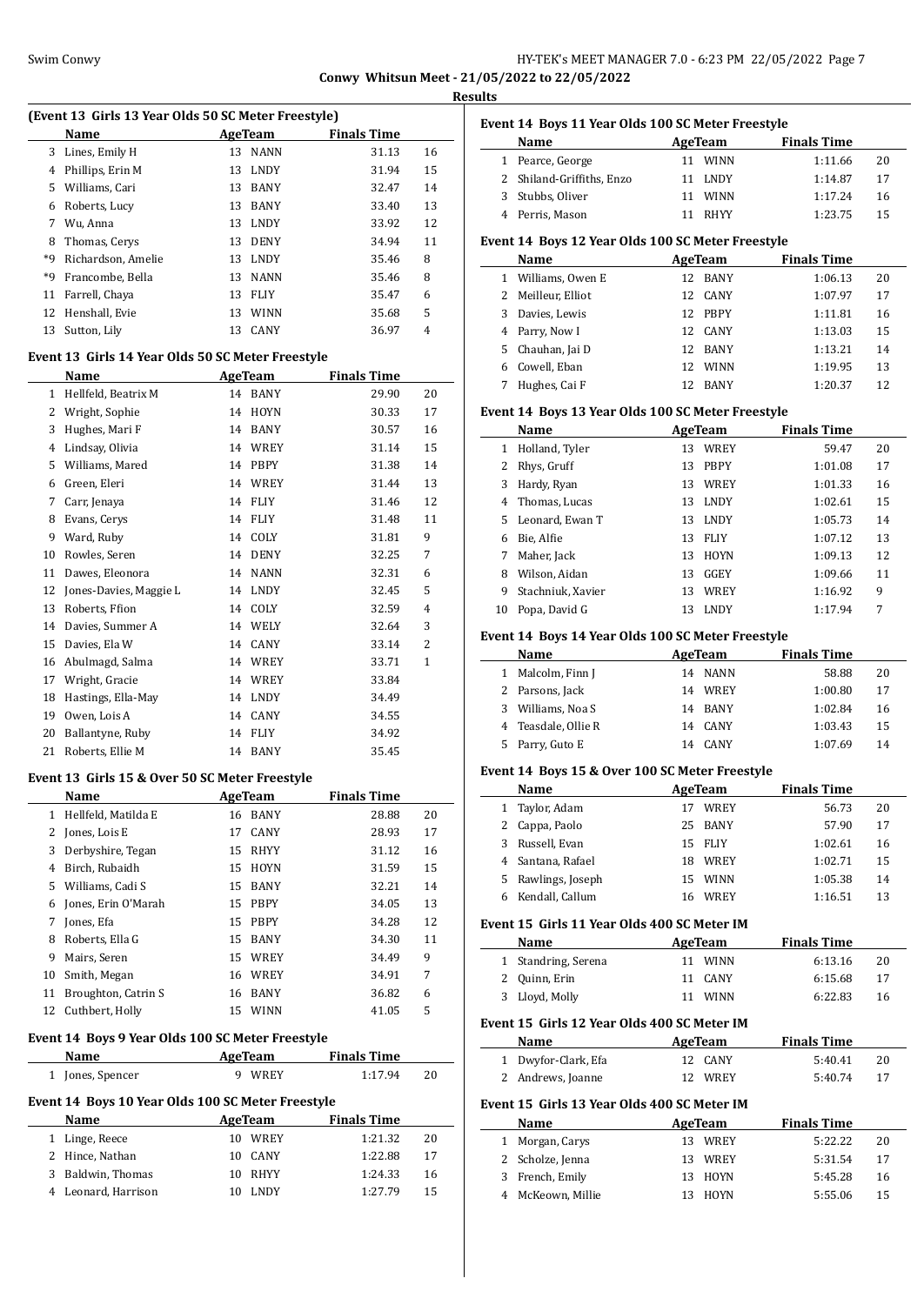# Swim Conwy HY-TEK's MEET MANAGER 7.0 - 6:23 PM 22/05/2022 Page 8 **Conwy Whitsun Meet - 21/05/2022 to 22/05/2022**

**Results**

|     |                                                    |                                                                              |                     |      | <b>Results</b>       |
|-----|----------------------------------------------------|------------------------------------------------------------------------------|---------------------|------|----------------------|
|     | Event 15 Girls 14 Year Olds 400 SC Meter IM        |                                                                              |                     |      | 2 Roga               |
|     | Name                                               | <b>Example 21 AgeTeam</b>                                                    | <b>Finals Time</b>  |      | 3<br>And             |
|     | 1 Cust, Ciara                                      | 14 LNDY                                                                      | 5:46.66             | 20   | 4<br>Jone            |
|     |                                                    |                                                                              |                     |      | 5<br>Jone            |
|     | Event 15 Girls 15 & Over 400 SC Meter IM           |                                                                              |                     |      | Peel<br>6            |
|     | Name                                               | <b>Example 2</b> AgeTeam                                                     | <b>Finals Time</b>  |      | Will<br>7            |
|     | 1 Jones, Imogen                                    | 15 WREY                                                                      | 6:14.31             | 20   | Event 17             |
|     | Event 16 Boys 10 Year Olds 200 SC Meter Backstroke |                                                                              |                     |      | <b>Nar</b>           |
|     | Name                                               | AgeTeam                                                                      | <b>Finals Time</b>  |      | 1 Scho               |
|     | 1 Linge, Reece                                     | 10 WREY                                                                      | 3:13.79             | 20   | 2 Fren               |
|     | 2 Leonard, Harrison                                | 10 LNDY                                                                      | 3:20.00             | 17   | 3 Will               |
|     | --- Hince, Nathan                                  | 10 CANY                                                                      | D <sub>0</sub>      |      | 4 Wils               |
|     |                                                    | 6.4 Single or double simultaneous arm pull used to initiate turn not perforn |                     |      | 5 Risle              |
|     | Event 16 Boys 12 Year Olds 200 SC Meter Backstroke |                                                                              |                     |      | Web<br>6             |
|     |                                                    |                                                                              |                     |      | Wu,<br>7             |
|     | Name<br>1 Williams, Owen E                         | <b>Example 2 AgeTeam</b> Finals Time<br>12 BANY                              | 2:43.87             | 20   | Event 17             |
|     | 2 Chauhan, Jai D                                   | 12 BANY                                                                      | 2:52.81             | 17   | Nar                  |
|     | 3 Cowell, Eban                                     | 12 WINN                                                                      | 3:12.78             | 16   | 1 Hug                |
|     |                                                    |                                                                              |                     |      | $2^{\circ}$<br>Carr  |
|     | Event 16 Boys 13 Year Olds 200 SC Meter Backstroke |                                                                              |                     |      | 3 Abu                |
|     | Name                                               |                                                                              | AgeTeam Finals Time |      | 4 Davi               |
|     | 1 Hardy, Ryan                                      | 13 WREY                                                                      | 2:30.62             | 20   | 5 Garr               |
|     | 2 Wilson, Aidan                                    | 13 GGEY                                                                      | 2:56.16             | 17   | 6 Lind               |
|     | Event 16 Boys 14 Year Olds 200 SC Meter Backstroke |                                                                              |                     |      | 7<br>Hast            |
|     | Name                                               | <b>AgeTeam</b>                                                               | <b>Finals Time</b>  |      | 8 Evar               |
|     | *1 Evans, Ieuan                                    | 14 LNDY                                                                      | 2:23.30             | 18.5 |                      |
|     | *1 Malcolm, Finn J                                 | 14 NANN                                                                      | 2:23.30             | 18.5 | Event 17             |
|     | 3 Williams, Gethin                                 | 14 WREY                                                                      | 2:25.69             | 16   | Nar                  |
|     | 4 Parsons, Jack                                    | 14 WREY                                                                      | 2:26.43             | 15   | 1 Jone               |
|     | 5 Nashed, Mohamed                                  | 14 LNDY                                                                      | 2:30.34             | 14   | $\mathbf{2}$<br>Derl |
|     |                                                    |                                                                              |                     |      | 3<br>Jone            |
|     | Event 16 Boys 15 & Over 200 SC Meter Backstroke    |                                                                              |                     |      | Event 18             |
|     | Name                                               | <b>Example 2.1 AgeTeam</b> Finals Time                                       |                     |      | Nar                  |
|     | 1 Taylor, Adam                                     | 17 WREY                                                                      | 2:19.17             | 20   | 1 Holl               |
|     | 2 Davies, Elis W                                   | 15 CANY                                                                      | 2:46.19             | 17   | 2 Hard               |
|     | --- Russell, Evan                                  | 15 FLIY                                                                      | DQ                  |      | 3<br>Rich            |
|     |                                                    | 6.4 Single or double simultaneous arm pull used to initiate turn not perforn |                     |      | 4<br>Mah             |
|     | Event 17 Girls 9 Year Olds 100 SC Meter Butterfly  |                                                                              |                     |      | Event 18             |
|     | Name                                               | <b>AgeTeam</b>                                                               | <b>Finals Time</b>  |      | Nar                  |
|     | 1 Lawson, Harriet                                  | 9 WINN                                                                       | 1:28.51             | 20   | 1<br>Teas            |
|     | Event 17 Girls 10 Year Olds 100 SC Meter Butterfly |                                                                              |                     |      | 2 Broy               |
|     | Name                                               | <b>AgeTeam</b>                                                               | <b>Finals Time</b>  |      |                      |
|     | 1 Hughes, Nel                                      | 10 PBPY                                                                      | 1:35.83             | 20   | Event 18             |
|     |                                                    |                                                                              |                     |      | Nar                  |
|     | Event 17 Girls 11 Year Olds 100 SC Meter Butterfly |                                                                              |                     |      | Tayl<br>$\mathbf{1}$ |
|     | Name                                               | AgeTeam                                                                      | <b>Finals Time</b>  |      | Tho:<br>$\mathbf{2}$ |
|     | 1 Chan, Annabelle                                  | 11 WINN                                                                      | 1:18.07             | 20   | 3<br>Lati            |
|     | 2 Jones, Annabelle                                 | 11 WREY                                                                      | 1:23.67             | 17   | Event 19             |
| 3   | Quinn, Erin                                        | 11 CANY                                                                      | 1:25.11             | 16   | Nar                  |
| 4   | Forgrave, Sophie                                   | 11 WREY                                                                      | 1:30.33             | 15   | $\mathbf{1}$<br>Law  |
| 5   | Taylor, Rebecca                                    | 11 WREY                                                                      | 1:31.67             | 14   | 2 Chai               |
| 6   | Lloyd, Jasmine                                     | 11 WINN                                                                      | 1:32.34             | 13   |                      |
|     | 7 Roberts, Mali                                    | 11 PBPY                                                                      | 1:37.70             | 12   | Event 19             |
| 8   | Connolly, Juliette A                               | 11 LNDY                                                                      | 1:51.05             | 11   | Nar                  |
| --- | Ach Rhys, Esylllt                                  | 11 CANY                                                                      | DQ                  |      | 1 Hug                |
|     | 4.4 Start before starting signal                   |                                                                              |                     |      | 2<br>Mor             |
|     | Event 17 Girls 12 Year Olds 100 SC Meter Butterfly |                                                                              |                     |      | Event 19             |
|     | Name                                               | <b>AgeTeam</b>                                                               | <b>Finals Time</b>  |      | Nar                  |
|     | 1 Dwyfor-Clark, Efa                                | 12 CANY                                                                      | 1:14.84             | 20   | 1 Schi               |
|     |                                                    |                                                                              |                     |      |                      |

| 2 Rogan, Annabelle |     | 12 HOYN     | 1:16.79 | 17 |
|--------------------|-----|-------------|---------|----|
| 3 Andrews, Joanne  | 12. | WREY        | 1:17.26 | 16 |
| 4 Jones, Martha    |     | 12 COLY     | 1:18.36 | 15 |
| 5 Jones, Erin      |     | 12 WREY     | 1:22.40 | 14 |
| 6 Peel, Charlotte  | 12. | WINN        | 1:33.35 | 13 |
| Williams, Cari E   | 12  | <b>CANY</b> | 1:36.21 | 12 |

#### **Event 17 Girls 13 Year Olds 100 SC Meter Butterfly**

|    | Name               | AgeTeam |             | <b>Finals Time</b> |    |
|----|--------------------|---------|-------------|--------------------|----|
| 1. | Scholze, Jenna     | 13      | <b>WREY</b> | 1:16.21            | 20 |
|    | 2 French, Emily    | 13      | <b>HOYN</b> | 1:17.38            | 17 |
| 3  | Williams, Martha W | 13      | <b>BANY</b> | 1:18.31            | 16 |
| 4  | Wilson, Amelia     | 13      | <b>WREY</b> | 1:19.23            | 15 |
| 5. | Risley, Jessica    | 13      | <b>BEBN</b> | 1:22.19            | 14 |
| 6  | Webster, Millie    | 13      | <b>HOYN</b> | 1:23.11            | 13 |
|    | Wu. Anna           | 13      | <b>LNDY</b> | 1:29.87            | 12 |

# **Event 17 Girls 14 Year Olds 100 SC Meter Butterfly**

|    | Name               | AgeTeam |             | <b>Finals Time</b> |    |  |
|----|--------------------|---------|-------------|--------------------|----|--|
|    | Hughes, Mari F     | 14      | BANY        | 1:14.69            | 20 |  |
| 2  | Carr, Jenaya       | 14      | <b>FLIY</b> | 1:21.01            | 17 |  |
| 3  | Abulmagd, Salma    | 14      | WREY        | 1:22.47            | 16 |  |
| 4  | Davies, Ela W      | 14      | <b>CANY</b> | 1:24.73            | 15 |  |
| 5. | Garner, Alexandra  | 14      | WREY        | 1:25.12            | 14 |  |
| 6  | Lindsay, Olivia    | 14      | <b>WREY</b> | 1:26.77            | 13 |  |
|    | Hastings, Ella-May | 14      | <b>LNDY</b> | 1:30.18            | 12 |  |
| 8  | Evans, Cerys       | 14      | <b>FLIY</b> | 1:30.78            | 11 |  |

#### **Event 17 Girls 15 & Over 100 SC Meter Butterfly**

| Name                | AgeTeam | <b>Finals Time</b> |    |
|---------------------|---------|--------------------|----|
| 1 Jones, Cadi F     | 17 CANY | 1:09.16            | 20 |
| 2 Derbyshire, Tegan | 15 RHYY | 1:13.70            | 17 |
| 3 Jones, Imogen     | 15 WREY | 1:24.07            | 16 |

#### **Event 18 Boys 13 Year Olds 1500 SC Meter Freestyle**

| Name                 | AgeTeam     | <b>Finals Time</b> |    |
|----------------------|-------------|--------------------|----|
| 1 Holland, Tyler     | 13 WREY     | 18:37.80           | 20 |
| 2 Hardy, Ryan        | 13 WREY     | 18:47.03           | 17 |
| 3 Richardson, Daniel | WINN<br>13. | 19:56.32           | 16 |
| 4 Maher, Jack        | 13 HOYN     | 21:09.23           | 15 |

#### **Event 18 Boys 14 Year Olds 1500 SC Meter Freestyle**

| Name                | AgeTeam | <b>Finals Time</b> |    |
|---------------------|---------|--------------------|----|
| 1 Teasdale, Ollie R | 14 CANY | 19:13.99           | 20 |
| 2 Brown, Adam       | 14 WINN | 19:39.59           | 17 |

## **Event 18 Boys 15 & Over 1500 SC Meter Freestyle**

| Name            | AgeTeam | <b>Finals Time</b> |    |
|-----------------|---------|--------------------|----|
| 1 Taylor, Adam  | 17 WREY | 17:46.16           | 20 |
| 2 Thomas, Shay  | 15 LNDY | 17:56.93           | 17 |
| 3 Latimer, Toby | 15 WINN | 19:12.96           | 16 |

# **Event 19 Girls 9 Year Olds 200 SC Meter IM**

| Event 19 Girls 9 rear Olds 200 SC Meter IM  |                    |         |                    |                    |    |  |  |
|---------------------------------------------|--------------------|---------|--------------------|--------------------|----|--|--|
|                                             | Name               | AgeTeam |                    | <b>Finals Time</b> |    |  |  |
|                                             | 1 Lawson, Harriet  |         | <b>WINN</b>        | 3:05.29            | 20 |  |  |
|                                             | 2 Chauhan, Amber S |         | BANY               | 3:31.57            | 17 |  |  |
| Event 19 Girls 10 Year Olds 200 SC Meter IM |                    |         |                    |                    |    |  |  |
| AgeTeam<br>Name                             |                    |         | <b>Finals Time</b> |                    |    |  |  |
|                                             |                    |         |                    |                    |    |  |  |

| Name            | AgeTeam | <b>Finals Time</b> |    |
|-----------------|---------|--------------------|----|
| 1 Hughes, Nel   | 10 PBPY | 3:13.96            | 20 |
| 2 Morgan, Seren | 10 WREY | 3:31.48            |    |

# **Event 19 Girls 11 Year Olds 200 SC Meter IM**

| Name                | AgeTeam | <b>Finals Time</b> |  |
|---------------------|---------|--------------------|--|
| 1 Schillinger, Kate | 11 WINN | 2:43.37            |  |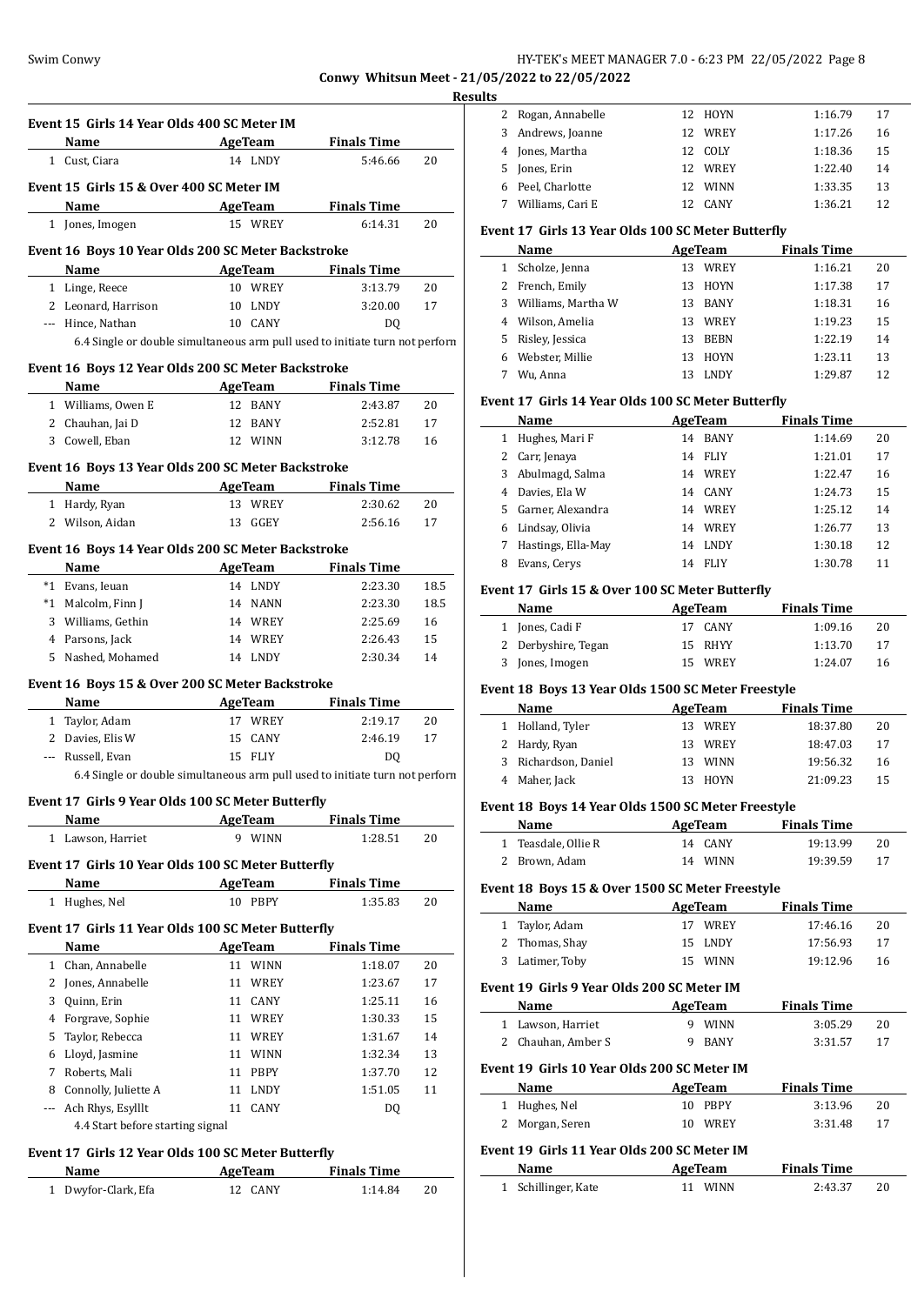# Swim Conwy HY-TEK's MEET MANAGER 7.0 - 6:23 PM 22/05/2022 Page 9 **Conwy Whitsun Meet - 21/05/2022 to 22/05/2022**

| (Event 19 Girls 11 Year Olds 200 SC Meter IM) |                                             |                |             |                    |    |
|-----------------------------------------------|---------------------------------------------|----------------|-------------|--------------------|----|
|                                               | Name                                        | <b>AgeTeam</b> |             | <b>Finals Time</b> |    |
| 2                                             | Jones, Annabelle                            |                | 11 WREY     | 2:50.49            | 17 |
| 3                                             | Quinn, Erin                                 | 11             | CANY        | 2:53.74            | 16 |
| 4                                             | Taylor, Rebecca                             | 11             | WREY        | 2:57.10            | 15 |
| 5                                             | Ach Rhys, Esylllt                           | 11             | CANY        | 2:57.27            | 14 |
| 6                                             | Forgrave, Sophie                            | 11             | WREY        | 3:05.56            | 13 |
| 7                                             | Lloyd, Molly                                | 11             | <b>WINN</b> | 3:07.34            | 12 |
| 8                                             | Lloyd, Jasmine                              | 11             | <b>WINN</b> | 3:07.98            | 11 |
| 9                                             | Roberts, Mali                               | 11             | PBPY        | 3:09.89            | 9  |
| 10                                            | Jones, Hannah M                             | 11             | CANY        | 3:16.05            | 7  |
| 11                                            | Roberts, Lucy E                             | 11             | BANY        | 3:20.93            | 6  |
| 12                                            | Connolly, Juliette A                        | 11             | <b>LNDY</b> | 3:22.91            | 5  |
| 13                                            | Lewis, Ela M                                | 11             | CANY        | 3:24.37            | 4  |
| 14                                            | Thomas, Serenity M                          | 11             | <b>LNDY</b> | 3:27.74            | 3  |
| 15                                            | Williams, Leah H                            | 11             | CANY        | 3:28.43            | 2  |
|                                               | Event 19 Girls 12 Year Olds 200 SC Meter IM |                |             |                    |    |
|                                               | <b>Name</b>                                 | AgeTeam        |             | <b>Finals Time</b> |    |
| $\mathbf{1}$                                  | Dwyfor-Clark, Efa                           | 12             | CANY        | 2:39.73            | 20 |
| 2                                             | Andrews, Joanne                             | 12             | WREY        | 2:41.81            | 17 |
| 3                                             | Rogan, Annabelle                            | 12             | <b>HOYN</b> | 2:43.61            | 16 |
| 4                                             | Jones, Martha                               | 12             | COLY        | 2:51.29            | 15 |
| 5                                             | Sokolowska, Maja                            |                | 12 WREY     |                    | 14 |
| 6                                             | Jones, Erin                                 |                | 12 WREY     | 2:54.53<br>2:57.38 | 13 |
| 7                                             | McMahon, Scarlett                           |                | 12 WINN     | 2:58.19            | 12 |
| 8                                             | Peel, Charlotte                             | 12             | <b>WINN</b> |                    | 11 |
| 9                                             | James, Bethan                               |                |             | 3:03.88            | 9  |
|                                               |                                             | 12             | <b>HOYN</b> | 3:03.94            |    |
| 10                                            | Gooding, Amalie                             |                | 12 WINN     | 3:08.79            | 7  |
| 11                                            | Williams, Cari E                            | 12             | CANY        | 3:12.38            | 6  |
| 12                                            | Querelle, Freya                             | 12             | WINN        | 3:15.86            | 5  |
| 13                                            | Williams, Nanw                              | 12             | PBPY        | 3:16.30            | 4  |
|                                               | Event 19 Girls 13 Year Olds 200 SC Meter IM |                |             |                    |    |
|                                               | Name                                        | <b>AgeTeam</b> |             | <b>Finals Time</b> |    |
| 1                                             | Morgan, Carys                               |                | 13 WREY     | 2:31.15            | 20 |
| 2                                             | Scholze, Jenna                              |                | 13 WREY     | 2:37.60            | 17 |
| 3                                             | Lines, Emily H                              |                | 13 NANN     | 2:45.48            | 16 |
| 4                                             | French, Emily                               |                | 13 HOYN     | 2:47.75            | 15 |
|                                               | 5 Williams, Martha W                        |                | 13 BANY     | 2:49.51            | 14 |
|                                               | 6 McKeown, Millie                           | 13             | HOYN        | 2:49.80            | 13 |
| 7                                             | Williams, Cari                              | 13             | BANY        | 2:50.99            | 12 |
| 8                                             | Phillips, Erin M                            | 13             | LNDY        | 2:53.42            | 11 |
| 9                                             | Wilson, Amelia                              | 13             | WREY        | 2:54.68            | 9  |
| 10                                            | Roberts, Lucy                               | 13             | BANY        | 2:58.68            | 7  |
| 11                                            | Wu, Anna                                    | 13             | LNDY        | 3:02.06            | 6  |
| 12                                            | Richardson, Amelie                          | 13             | LNDY        | 3:08.38            | 5  |
| 13                                            | Davies, Sophia                              | 13             | <b>FLIY</b> | 3:16.44            | 4  |
| 14                                            | Sutton, Lily                                | 13             | CANY        | 3:21.41            | 3  |
|                                               | Event 19 Girls 14 Year Olds 200 SC Meter IM |                |             |                    |    |
|                                               | Name                                        | <b>AgeTeam</b> |             | <b>Finals Time</b> |    |
| $\mathbf{1}$                                  | Cust, Ciara                                 |                | 14 LNDY     | 2:41.51            | 20 |
| 2                                             | Hughes, Mari F                              | 14             | BANY        | 2:45.80            | 17 |
| 3                                             | Williams, Mared                             | 14             | PBPY        | 2:50.20            | 16 |
| 4                                             | Hastings, Ella-May                          | 14             | LNDY        | 2:50.39            | 15 |
| 5                                             | Garner, Alexandra                           |                | 14 WREY     | 2:51.49            | 14 |
| 6                                             | Carr, Jenaya                                | 14             | <b>FLIY</b> | 2:52.88            | 13 |
| 7                                             | Lindsay, Olivia                             | 14             | WREY        | 2:53.33            | 12 |

8 Jones-Davies, Maggie L 14 LNDY 2:55.62 11 Evans, Connie 14 DENY 2:56.00 9 Ward, Ruby 14 COLY 2:57.63 7 Wright, Gracie 14 WREY 2:57.66 6

| <b>Results</b> |                                                                              |    |             |         |   |
|----------------|------------------------------------------------------------------------------|----|-------------|---------|---|
|                | 12 Abulmagd, Salma                                                           |    | 14 WREY     | 2:58.95 | 5 |
| 13             | Davies, Ela W                                                                |    | 14 CANY     | 2:59.78 | 4 |
|                | 14 Evans, Cervs                                                              | 14 | <b>FLIY</b> | 3:00.08 | 3 |
|                | 15 Rowles, Seren                                                             |    | 14 DENY     | 3:00.78 | 2 |
|                | 16 Roberts. Ellie M                                                          |    | 14 BANY     | 3:02.67 | 1 |
|                | 17 Mitchelmore, Erin                                                         |    | 14 PBPY     | 3:08.20 |   |
|                | 18 Dawes, Eleonora                                                           |    | 14 NANN     | 3:09.95 |   |
| 19             | Owen, Lois A                                                                 |    | 14 CANY     | 3:16.14 |   |
| 20             | Owen, Cadi M                                                                 |    | 14 CANY     | 3:19.29 |   |
|                | --- Bannister, Ruby                                                          |    | 14 COLY     | DQ      |   |
|                | 6.4 More than one single or double simultaneous arm pull used to initiate to |    |             |         |   |

#### **Event 19 Girls 15 & Over 200 SC Meter IM**

 $\equiv$ 

 $\overline{\phantom{0}}$ 

|    | Name             | AgeTeam            | <b>Finals Time</b> |    |
|----|------------------|--------------------|--------------------|----|
|    | Jones, Cadi F    | <b>CANY</b>        | 2:27.64            | 20 |
|    | 2 Roberts, Megan | WREY<br>15         | 2:31.67            | 17 |
| 3  | Roberts, Nansi   | WREY               | 2:38.62            | 16 |
| 4  | Evans. Eva       | <b>DENY</b><br>15. | 2:43.48            | 15 |
| 5. | Williams, Cadi S | 15 BANY            | 2:56.57            | 14 |
| 6  | Jones, Imogen    | <b>WREY</b><br>15  | 3:01.76            | 13 |
|    | Roberts, Ella G  | <b>BANY</b><br>15  | 3:07.34            | 12 |

#### **Event 20 Boys 10 Year Olds 400 SC Meter Freestyle**

| Name                  | AgeTeam | <b>Finals Time</b> |    |
|-----------------------|---------|--------------------|----|
| 1 Clegg, Leo          | 10 COLY | 6:36.14            | 20 |
| --- Leonard, Harrison | 10 LNDY | DO                 |    |

#### **Event 20 Boys 11 Year Olds 400 SC Meter Freestyle**

| Name                      | AgeTeam | <b>Finals Time</b> |    |
|---------------------------|---------|--------------------|----|
| 1 Pearce, George          | 11 WINN | 5:29.30            | 20 |
| 2 Shiland-Griffiths, Enzo | 11 LNDY | 5:52.52            | 17 |

# **Event 20 Boys 12 Year Olds 400 SC Meter Freestyle**

| Name |                    | AgeTeam     | <b>Finals Time</b> |    |
|------|--------------------|-------------|--------------------|----|
|      | 1 Williams, Owen E | 12 BANY     | 5:04.65            | 20 |
|      | 2 Chauhan, Jai D   | 12 RANY     | 5:28.69            | 17 |
|      | 3 Parry, Now I     | 12 CANY     | 5:42.55            | 16 |
|      | 4 Cowell, Eban     | <b>WINN</b> | 6:04.24            | 15 |

#### **Event 20 Boys 13 Year Olds 400 SC Meter Freestyle**

| Name              |  | AgeTeam | <b>Finals Time</b> |    |
|-------------------|--|---------|--------------------|----|
| 1 Holland, Tyler  |  | 13 WREY | 4:36.83            | 20 |
| 2 Hardy, Ryan     |  | 13 WREY | 4:46.86            | 17 |
| 3 Thomas, Lucas   |  | 13 LNDY | 4:50.65            | 16 |
| 4 Leonard, Ewan T |  | 13 LNDY | 5:05.60            | 15 |
| 5 Maher, Jack     |  | HOYN    | 5:12.42            | 14 |

#### **Event 20 Boys 14 Year Olds 400 SC Meter Freestyle**

| Name                | AgeTeam |         | <b>Finals Time</b> |    |
|---------------------|---------|---------|--------------------|----|
| 1 Parsons, Jack     |         | 14 WREY | 4:38.17            | 20 |
| 2 Malcolm, Finn J   |         | 14 NANN | 4:38.52            | 17 |
| 3 Williams, Gethin  |         | 14 WREY | 4:43.21            | 16 |
| 4 Teasdale, Ollie R |         | 14 CANY | 4:56.69            | 15 |

#### **Event 20 Boys 15 & Over 400 SC Meter Freestyle**

|   | Name               |     | AgeTeam     | <b>Finals Time</b> |    |
|---|--------------------|-----|-------------|--------------------|----|
| 1 | Platt, Jake        | 17  | LNDY        | 4:16.85            | 20 |
|   | 2 Taylor, Adam     | 17  | WREY        | 4:25.73            | 17 |
|   | 3 Latimer, Toby    | 15. | WINN        | 4:44.47            | 16 |
|   | 4 Cowell, Reuben   | 17  | <b>WINN</b> | 4:56.50            | 15 |
|   | 5 Rawlings, Joseph | 15. | WINN        | 5:07.72            | 14 |
|   | Davies, Elis W     | 15  | CANY        | 5:09.92            | 13 |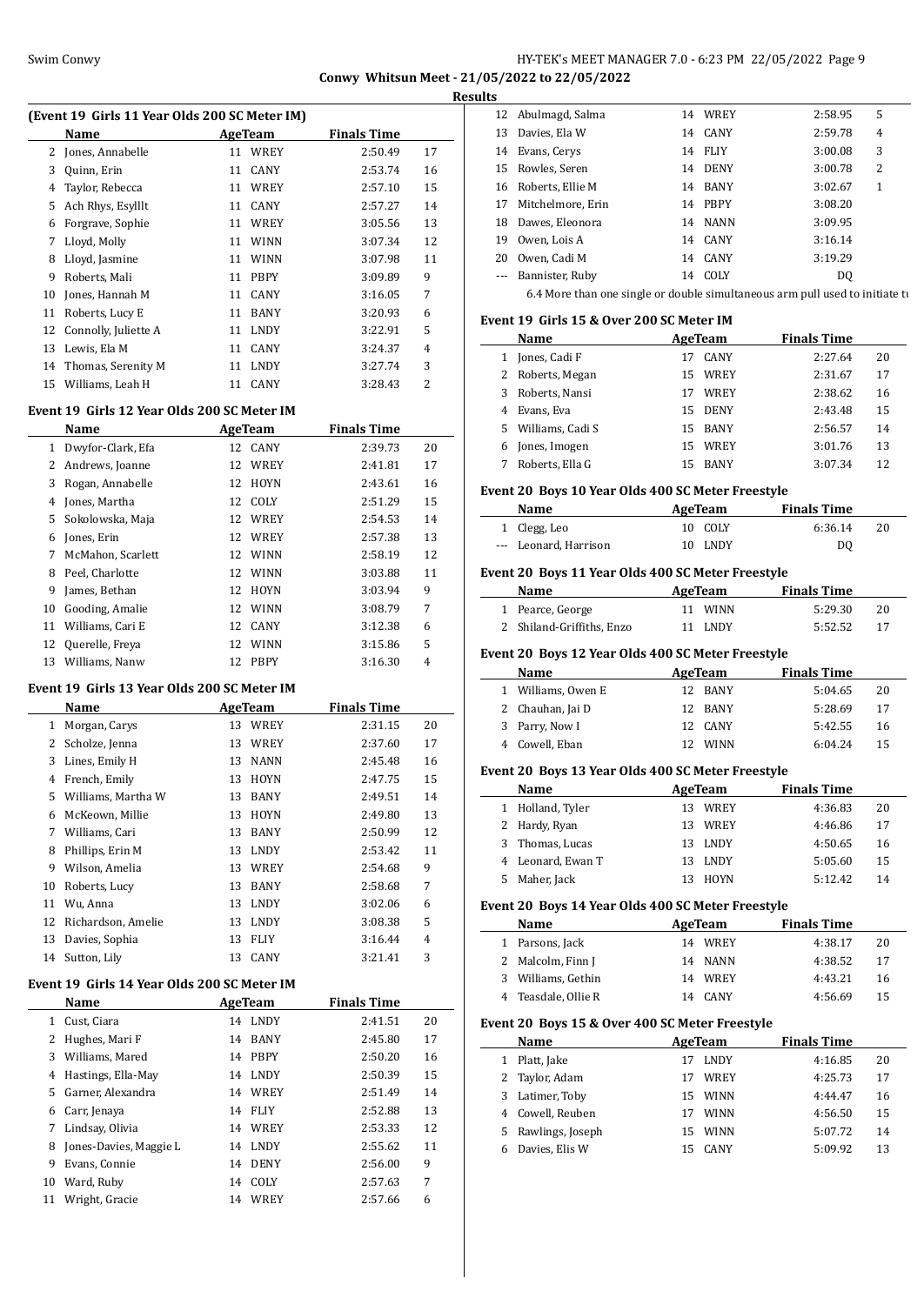#### Swim Conwy **HY-TEK's MEET MANAGER 7.0 - 6:23 PM 22/05/2022** Page 10 **Conwy Whitsun Meet - 21/05/2022 to 22/05/2022**

**Results**

 $\overline{a}$ 

 $\overline{a}$ 

 $\overline{a}$ 

 $\overline{a}$ 

 $\overline{a}$ 

 $\overline{\phantom{a}}$ 

| Event 21 Girls 9 Year Olds 100 SC Meter Backstroke |                                                               |    |                |                    |    |  |  |  |
|----------------------------------------------------|---------------------------------------------------------------|----|----------------|--------------------|----|--|--|--|
|                                                    | Name                                                          |    | AgeTeam        | <b>Finals Time</b> |    |  |  |  |
| $1 \quad$                                          | Chauhan, Amber S                                              | 9. | BANY           | 1:39.67            | 20 |  |  |  |
|                                                    | 2 Roberts, Cara Non                                           | 9  | PBPY           | 1:44.93            | 17 |  |  |  |
| 3                                                  | Elson, Caitlin                                                | 9  | WREY           | 1:47.27            | 16 |  |  |  |
|                                                    | Event 21 Girls 10 Year Olds 100 SC Meter Backstroke           |    |                |                    |    |  |  |  |
|                                                    | Name                                                          |    | AgeTeam        | <b>Finals Time</b> |    |  |  |  |
| $1 \quad$                                          | Hughes, Nel                                                   |    | 10 PBPY        | 1:31.78            | 20 |  |  |  |
| $\mathbf{2}$                                       | Roberts, Murain                                               |    | 10 PBPY        | 1:36.53            | 17 |  |  |  |
| 3                                                  | Thomas-Owen, Efa R                                            |    | 10 CANY        | 1:38.25            | 16 |  |  |  |
| 4                                                  | Sutton, Emily                                                 |    | 10 CANY        | 1:38.26            | 15 |  |  |  |
|                                                    | 5 Bowen, Freya                                                |    | 10 RHYY        | 1:47.69            | 14 |  |  |  |
| ---                                                | Nurse, Seren                                                  | 10 | <b>NANN</b>    | DQ                 |    |  |  |  |
|                                                    | 6.2 Left position on the back (other than to initiate a turn) |    |                |                    |    |  |  |  |
|                                                    | Event 21 Girls 11 Year Olds 100 SC Meter Backstroke           |    |                |                    |    |  |  |  |
|                                                    | Name                                                          |    | <b>AgeTeam</b> | <b>Finals Time</b> |    |  |  |  |
| $\mathbf{1}$                                       | Schillinger, Kate                                             |    | 11 WINN        | 1:14.64            | 20 |  |  |  |
|                                                    | 2 Chan, Annabelle                                             |    | 11 WINN        | 1:15.47            | 17 |  |  |  |
| 3                                                  | Taylor, Rebecca                                               |    | 11 WREY        | 1:21.19            | 16 |  |  |  |
|                                                    | 4 Jones, Annabelle                                            |    | 11 WREY        | 1:22.34            | 15 |  |  |  |
| 5                                                  | Ach Rhys, Esylllt                                             |    | 11 CANY        | 1:22.35            | 14 |  |  |  |
|                                                    | 6 Forgrave, Sophie                                            |    | 11 WREY        | 1:23.17            | 13 |  |  |  |
| 7                                                  | Lloyd, Molly                                                  |    | 11 WINN        | 1:26.47            | 12 |  |  |  |
| 8                                                  | Roberts, Mali                                                 |    | 11 PBPY        | 1:27.06            | 11 |  |  |  |
| 9                                                  | Lloyd, Jasmine                                                |    | 11 WINN        | 1:29.30            | 9  |  |  |  |
| 10                                                 | Jones, Hannah M                                               | 11 | CANY           | 1:32.38            | 7  |  |  |  |
| 11                                                 | Synowiec, Amelia                                              |    | 11 LNDY        | 1:33.33            | 6  |  |  |  |
| 12                                                 | Thomas, Serenity M                                            |    | 11 LNDY        | 1:35.57            | 5  |  |  |  |
| 13                                                 | Williams, Leah H                                              | 11 | CANY           | 1:37.00            | 4  |  |  |  |
|                                                    | 14 Lewis, Ela M                                               | 11 | <b>CANY</b>    | 1:42.30            | 3  |  |  |  |
| 15                                                 | Williams, Lyla G                                              | 11 | <b>LNDY</b>    | 1:42.53            | 2  |  |  |  |
| ---                                                | Connolly, Juliette A                                          | 11 | <b>LNDY</b>    | DO.                |    |  |  |  |
|                                                    | 6.5 Not on the back at finish                                 |    |                |                    |    |  |  |  |
| ---                                                | Davies, Elan                                                  | 11 | <b>BANY</b>    | DO.                |    |  |  |  |
|                                                    | 6.4 Did not touch the wall during the turn                    |    |                |                    |    |  |  |  |
|                                                    | Event 21 Girls 12 Year Olds 100 SC Meter Backstroke           |    |                |                    |    |  |  |  |

### **Name AgeTeam Finals Time**  Dwyfor-Clark, Efa 12 CANY 1:10.28 20 Andrews, Joanne 12 WREY 1:15.92 17 Sokolowska, Maja 12 WREY 1:19.48 16 Jones, Erin 12 WREY 1:19.78 15 5 Gooding, Amalie 12 WINN 1:21.12 14 James, Bethan 12 HOYN 1:22.27 13 7 McMahon, Scarlett 12 WINN 1:25.73 12 8 Banks, Ella 12 WELY 1:27.52 11 Querelle, Freya 12 WINN 1:27.61 9 Williams, Nanw 12 PBPY 1:28.18 7 11 Williams, Cari E 12 CANY 1:32.81 6 Owen, Lleucu M 12 PBPY 1:33.79 5 Lauder, Erin 12 PBPY 1:34.47 4 14 Hornby, Isabel E 12 CANY 1:37.88 3 Williams, Llawen G 12 PBPY 1:38.28 2

#### **Event 21 Girls 13 Year Olds 100 SC Meter Backstroke**

|    | Name             | AgeTeam           | <b>Finals Time</b> |    |
|----|------------------|-------------------|--------------------|----|
|    | 1 Scholze, Jenna | WREY<br>13        | 1:10.17            | 20 |
|    | 2 Lines, Emily H | NANN<br>13.       | 1:17.24            | 17 |
| 3  | Phillips, Erin M | LNDY<br>13.       | 1:17.63            | 16 |
|    | Risley, Jessica  | <b>BEBN</b><br>13 | 1:17.82            | 15 |
| 5. | McKeown, Millie  | <b>HOYN</b>       | 1:18.39            | 14 |
|    |                  |                   |                    |    |

| ້  |                       |    |             |         |    |
|----|-----------------------|----|-------------|---------|----|
| 6  | Wu, Anna              |    | 13 LNDY     | 1:18.77 | 13 |
|    | Williams, Martha W    | 13 | <b>BANY</b> | 1:20.12 | 12 |
| 8  | Webster, Millie       | 13 | <b>HOYN</b> | 1:20.44 | 11 |
| 9  | Williams, Cari        | 13 | <b>BANY</b> | 1:22.77 | 9  |
| 10 | Roberts, Lucy         | 13 | <b>BANY</b> | 1:24.21 | 7  |
| 11 | Roberts, Ceri         | 13 | <b>WREY</b> | 1:26.09 | 6  |
|    | 12 Richardson, Amelie | 13 | <b>LNDY</b> | 1:26.38 | 5  |
| 13 | Davies, Sophia        |    | <b>FLIY</b> | 1:32.84 | 4  |

#### **Event 21 Girls 14 Year Olds 100 SC Meter Backstroke**

|    | Name                   | AgeTeam |             | <b>Finals Time</b> |                |
|----|------------------------|---------|-------------|--------------------|----------------|
| 1  | Dolan, Anya            | 14      | <b>DENY</b> | 1:14.90            | 20             |
| 2  | Wright, Sophie         | 14      | <b>HOYN</b> | 1:16.01            | 17             |
| 3  | Abulmagd, Salma        | 14      | WREY        | 1:19.75            | 16             |
| 4  | Hastings, Ella-May     | 14      | <b>LNDY</b> | 1:21.14            | 15             |
| 5. | Hughes, Mari F         | 14      | <b>BANY</b> | 1:21.29            | 14             |
| 6  | Jones-Davies, Maggie L | 14      | <b>LNDY</b> | 1:21.53            | 13             |
| 7  | Evans, Cerys           | 14      | <b>FLIY</b> | 1:21.57            | 12             |
| 8  | Williams, Mared        | 14      | <b>PBPY</b> | 1:21.79            | 11             |
| 9  | Garner, Alexandra      | 14      | WREY        | 1:22.73            | 9              |
| 10 | Evans, Connie          | 14      | <b>DENY</b> | 1:23.37            | 7              |
| 11 | Mitchelmore, Erin      | 14      | <b>PBPY</b> | 1:25.74            | 6              |
| 12 | Roberts, Ellie M       | 14      | <b>BANY</b> | 1:28.71            | 5              |
| 13 | Bannister, Ruby        | 14      | COLY        | 1:32.70            | $\overline{4}$ |
| 14 | Dawes, Eleonora        | 14      | <b>NANN</b> | 1:33.21            | 3              |

#### **Event 21 Girls 15 & Over 100 SC Meter Backstroke**

| Name |                       | AgeTeam    | <b>Finals Time</b> |    |
|------|-----------------------|------------|--------------------|----|
|      | Jones, Lois E         | CANY<br>17 | 1:13.75            | 20 |
|      | 2 Roberts, Nansi      | WREY<br>17 | 1:14.84            | 17 |
|      | Evans, Eva            | 15 DENY    | 1:15.92            | 16 |
|      | 4 Derbyshire, Tegan   | 15 RHYY    | 1:18.08            | 15 |
|      | 5 Broughton, Catrin S | 16 RANY    | 1:29.13            | 14 |

#### **Event 22 Boys 10 Year Olds 200 SC Meter Breaststroke**

| Name           | AgeTeam | <b>Finals Time</b> |    |
|----------------|---------|--------------------|----|
| 1 Linge, Reece | 10 WREY | 3:43.42            | 20 |

#### **Event 22 Boys 11 Year Olds 200 SC Meter Breaststroke**

|   | Event 22  Boys 11 Year Olds 200 SC Meter Breaststroke |         |                    |    |  |  |  |  |
|---|-------------------------------------------------------|---------|--------------------|----|--|--|--|--|
|   | Name                                                  | AgeTeam | <b>Finals Time</b> |    |  |  |  |  |
| 1 | Pearce, George                                        | 11 WINN | 3:31.83            | 20 |  |  |  |  |
|   | 2 Shiland-Griffiths, Enzo                             | 11 LNDY | 3:32.84            | 17 |  |  |  |  |
|   | Event 22 Boys 12 Year Olds 200 SC Meter Breaststroke  |         |                    |    |  |  |  |  |
|   | Name                                                  | AgeTeam | <b>Finals Time</b> |    |  |  |  |  |
| 1 | Meilleur. Elliot                                      | 12 CANY | 3:00.77            | 20 |  |  |  |  |
|   | 2 Williams, Owen E                                    | 12 BANY | 3:07.92            | 17 |  |  |  |  |
|   | Event 22 Boys 13 Year Olds 200 SC Meter Breaststroke  |         |                    |    |  |  |  |  |
|   | Name                                                  | AgeTeam | <b>Finals Time</b> |    |  |  |  |  |
| 1 | Thomas, Lucas                                         | 13 LNDY | 2:50.45            | 20 |  |  |  |  |
| 2 | Richardson, Daniel                                    | 13 WINN | 3:00.81            | 17 |  |  |  |  |
|   |                                                       |         |                    |    |  |  |  |  |

# **Event 22 Boys 14 Year Olds 200 SC Meter Breaststroke**

| Name                | AgeTeam           | <b>Finals Time</b> |    |
|---------------------|-------------------|--------------------|----|
| 1 Williams, Gethin  | WREY<br>14        | 2:38.83            | 20 |
| 2 Evans, Ieuan      | 14 LNDY           | 2:40.05            | 17 |
| 3 Parsons, Jack     | 14 WREY           | 2:48.08            | 16 |
| 4 Szwarnog, Filip   | LNDY<br>14        | 2:51.28            | 15 |
| Parry, Guto E<br>5. | <b>CANY</b><br>14 | 3:05.51            | 14 |
|                     |                   |                    |    |

#### **Event 22 Boys 15 & Over 200 SC Meter Breaststroke**

| Name              | AgeTeam | <b>Finals Time</b> |     |
|-------------------|---------|--------------------|-----|
| 1 Wright, Ethan J | 19 BANY | 2:27.82            | 20  |
| 2 Latimer, Toby   | 15 WINN | 2:54.19            | -17 |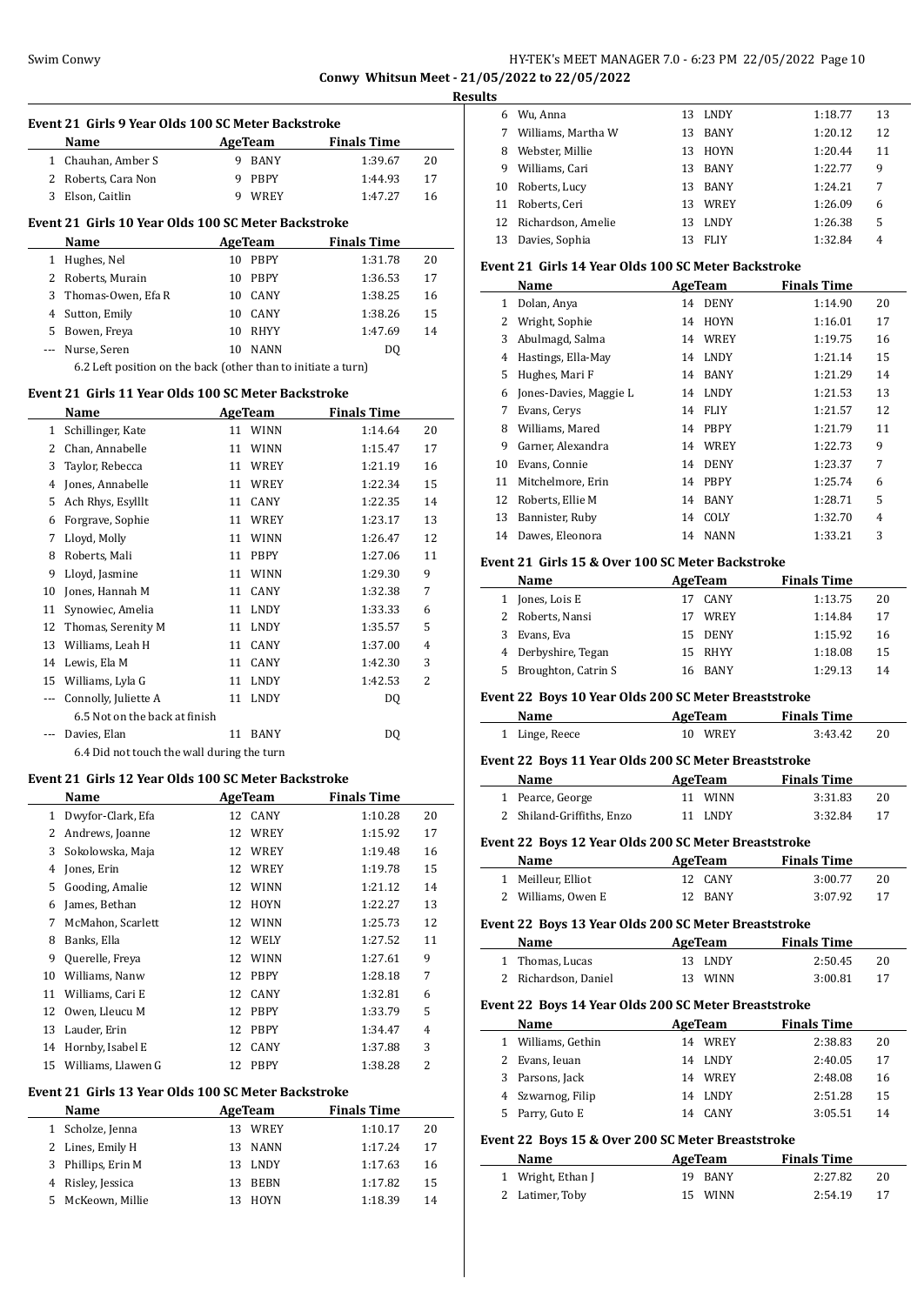**Conwy Whitsun Meet - 21/05/2022 to 22/05/2022**

|              | (Event 22 Boys 15 & Over 200 SC Meter Breaststroke)<br>Name | <b>Example 2 AgeTeam</b> Finals Time |                    |    |
|--------------|-------------------------------------------------------------|--------------------------------------|--------------------|----|
| 3            | Nurse, Tal T                                                | 15 NANN                              | 2:57.34            | 16 |
|              | Event 23 Girls 9 Year Olds 200 SC Meter Freestyle           |                                      |                    |    |
|              | Name                                                        | AgeTeam                              | <b>Finals Time</b> |    |
|              | 1 Chauhan, Amber S                                          | 9 BANY                               | 3:11.31            | 20 |
|              | Event 23 Girls 11 Year Olds 200 SC Meter Freestyle          |                                      |                    |    |
|              | Name                                                        | <b>AgeTeam</b>                       | <b>Finals Time</b> |    |
|              | 1 Schillinger, Kate                                         | 11 WINN                              | 2:26.98            | 20 |
|              | 2 Chan, Annabelle                                           | 11 WINN                              | 2:30.79            | 17 |
| 3            | Jones, Annabelle                                            | 11 WREY                              | 2:31.86            | 16 |
| 4            | Taylor, Rebecca                                             | 11 WREY                              | 2:37.47            | 15 |
| 5            | Ach Rhys, Esylllt                                           | CANY<br>11                           | 2:38.59            | 14 |
| 6            | Reynolds, Rosie                                             | <b>HOYN</b><br>11                    | 2:48.55            | 13 |
| 7            | Jones, Hannah M                                             | CANY<br>11                           | 2:51.21            | 12 |
| 8            | Jackson, Ellie                                              | 11<br>HOYN                           | 2:59.01            | 11 |
| 9            | Connolly, Juliette A                                        | 11 LNDY                              | 3:00.29            | 9  |
| 10           | Thomas, Serenity M                                          | 11 LNDY                              | 3:05.64            | 7  |
|              | 11 Lewis, Ela M                                             | 11 CANY                              | 3:07.07            | 6  |
|              | Event 23 Girls 12 Year Olds 200 SC Meter Freestyle          |                                      |                    |    |
|              | <b>Name</b>                                                 | AgeTeam                              | <b>Finals Time</b> |    |
|              | 1 Dwyfor-Clark, Efa                                         | 12 CANY                              | 2:23.83            | 20 |
|              | 2 Rogan, Annabelle                                          | 12 HOYN                              | 2:24.56            | 17 |
| 3            | Andrews, Joanne                                             | 12 WREY                              | 2:28.68            | 16 |
|              | 4 McMahon, Scarlett                                         | 12 WINN                              | 2:29.49            | 15 |
| 5            | Jones, Martha                                               | COLY<br>12                           | 2:32.15            | 14 |
|              | 6 Jones, Erin                                               | 12<br>WREY                           | 2:36.54            | 13 |
| 7            | Owen, Lily                                                  | <b>NANN</b><br>12                    | 2:38.12            | 12 |
| 8            | Peel, Charlotte                                             | 12 WINN                              | 2:39.45            | 11 |
| 9            | James, Bethan                                               | 12<br>HOYN                           | 2:45.92            | 9  |
|              | 10 Banks, Ella                                              | 12 WELY                              | 2:52.23            | 7  |
| 11           | Gooding, Amalie                                             | 12 WINN                              | 2:53.60            | 6  |
|              | 12 Williams, Cari E                                         | 12 CANY                              | 2:58.62            | 5  |
|              |                                                             |                                      |                    |    |
|              | Event 23 Girls 13 Year Olds 200 SC Meter Freestyle<br>Name  | <b>AgeTeam</b>                       | <b>Finals Time</b> |    |
| $\mathbf{1}$ | Scholze, Jenna                                              | 13 WREY                              | 2:22.00            | 20 |
|              | 2 Lines, Emily H                                            | NANN<br>13                           | 2:26.69            | 17 |
| 3            | French, Emily                                               | 13<br>HOYN                           | 2:29.06            | 16 |
| 4            | Phillips, Erin M                                            | 13<br>LNDY                           | 2:29.87            | 15 |
|              | 5 Williams, Cari                                            | 13<br>BANY                           | 2:31.89            | 14 |
| 6            | Webster, Millie                                             | 13<br><b>HOYN</b>                    | 2:35.45            | 13 |
| 7            | Roberts, Lucy                                               | 13<br>BANY                           | 2:35.99            | 12 |
| 8            | Roberts, Ceri                                               | 13 WREY                              | 2:36.71            | 11 |
|              | McKeown, Millie                                             | 13<br><b>HOYN</b>                    | 2:38.79            | 9  |
|              | Wu, Anna                                                    | LNDY<br>13                           | 2:43.35            | 7  |
| 9            | Richardson, Amelie                                          | 13<br>LNDY                           | 2:53.21            | 6  |
| 10           |                                                             |                                      |                    |    |
| 11           |                                                             |                                      |                    |    |
|              | Event 23 Girls 14 Year Olds 200 SC Meter Freestyle          |                                      |                    |    |
|              | Name                                                        | <b>AgeTeam</b>                       | <b>Finals Time</b> |    |
| $\mathbf{1}$ | Lindsay, Olivia                                             | 14 WREY                              | 2:21.76            | 20 |
| $\mathbf{2}$ | Hughes, Mari F                                              | 14 BANY                              | 2:25.96            | 17 |
| 3            | Wright, Sophie                                              | HOYN<br>14                           | 2:30.17            | 16 |
| 4            | Carr, Jenaya                                                | 14 FLIY                              | 2:31.88            | 15 |
| 5            | Ward, Ruby                                                  | 14 COLY                              | 2:32.02            | 14 |
| 6            | Wright, Gracie                                              | 14 WREY                              | 2:34.16            | 13 |
| 7            | Rowles, Seren                                               | 14 DENY                              | 2:34.68            | 12 |
| 8            | Dawes, Eleonora                                             | 14 NANN                              | 2:34.77            | 11 |
| 9            | Davies, Ela W                                               | 14 CANY                              | 2:38.50            | 9  |
| 10           | Evans, Connie<br>11 Abulmagd, Salma                         | 14 DENY<br>14 WREY                   | 2:40.86            | 7  |

| lts                                             |                      |  |         |         |   |  |
|-------------------------------------------------|----------------------|--|---------|---------|---|--|
|                                                 | 12 Mitchelmore, Erin |  | 14 PBPY | 2:44.33 | 5 |  |
|                                                 | 13 Roberts, Ellie M  |  | 14 BANY | 2:47.53 | 4 |  |
|                                                 | 14 Bannister, Ruby   |  | 14 COLY | 2:59.23 | 3 |  |
| Event 23 Girls 15 & Over 200 SC Meter Freestyle |                      |  |         |         |   |  |

|   | Name             | AgeTeam |         | <b>Finals Time</b> |    |
|---|------------------|---------|---------|--------------------|----|
|   | 1 Roberts, Megan |         | 15 WREY | 2:12.87            | 20 |
|   | 2 Roberts, Nansi |         | WREY    | 2:23.16            | 17 |
| 3 | Evans, Eva       |         | 15 DENY | 2:23.32            | 16 |
|   | Roberts, Ella G  |         | 15 RANY | 2:43.88            | 15 |

# **Event 24 Boys 9 Year Olds 100 SC Meter Breaststroke**

| Name             | AgeTeam | <b>Finals Time</b> |  |  |
|------------------|---------|--------------------|--|--|
| 1 Jones, Spencer | 9 WREY  | 1:38.92            |  |  |

#### **Event 24 Boys 10 Year Olds 100 SC Meter Breaststroke**

| Name |                   | AgeTeam |         | <b>Finals Time</b> |    |
|------|-------------------|---------|---------|--------------------|----|
|      | 1 Linge, Reece    | 10.     | WREY    | 1:46.33            | 20 |
|      | 2 Baldwin, Thomas |         | 10 RHYY | 1:49.34            | 17 |
|      | 3 Daimond, Leo    |         | 10 CANY | 1:50.54            | 16 |
|      | --- Clegg, Leo    |         | COLY    | D0                 | 15 |

#### **Event 24 Boys 11 Year Olds 100 SC Meter Breaststroke**

| <b>Name</b> |                           | <b>Finals Time</b><br>AgeTeam |             |         |    |
|-------------|---------------------------|-------------------------------|-------------|---------|----|
|             | 1 Pearce, George          |                               | 11 WINN     | 1:38.10 | 20 |
|             | 2 Shiland-Griffiths, Enzo |                               | 11 LNDY     | 1:38.38 | 17 |
|             | 3 Stubbs, Oliver          | 11                            | WINN        | 1:47.46 | 16 |
|             | 4 Perris, Mason           |                               | <b>RHYY</b> | 1:51.65 | 15 |

#### **Event 24 Boys 12 Year Olds 100 SC Meter Breaststroke**

|   | <b>Name</b>        | AgeTeam                        | <b>Finals Time</b> |    |
|---|--------------------|--------------------------------|--------------------|----|
| 1 | Meilleur, Elliot   | <b>CANY</b><br>12 <sup>°</sup> | 1:21.39            | 20 |
|   | 2 Williams, Owen E | <b>BANY</b><br>12.             | 1:26.93            | 17 |
| 3 | Davies, Lewis      | 12 PRPY                        | 1:34.29            | 16 |
| 4 | Hughes, Cai F      | 12 RANY                        | 1:40.31            | 15 |
|   | 5 Parry, Now I     | <b>CANY</b><br>12.             | 1:41.53            | 14 |
|   | Chauhan, Jai D     | <b>BANY</b><br>12              | 1:42.40            | 13 |
|   |                    |                                |                    |    |

#### **Event 24 Boys 13 Year Olds 100 SC Meter Breaststroke**

| Name            | AgeTeam | <b>Finals Time</b> |    |
|-----------------|---------|--------------------|----|
| 1 Rhys, Gruff   | 13 PBPY | 1:22.39            | 20 |
| 2 Wilson, Aidan | 13 GGEY | 1:37.33            | 17 |
| 3 Popa, David G | 13 LNDY | 1:43.90            | 16 |

#### **Event 24 Boys 14 Year Olds 100 SC Meter Breaststroke**

|   | Name                | AgeTeam |      | <b>Finals Time</b> |    |
|---|---------------------|---------|------|--------------------|----|
|   | 1 Williams, Gethin  | 14      | WREY | 1:12.90            | 20 |
|   | 2 Malcolm, Finn J   | 14      | NANN | 1:16.66            | 17 |
| 3 | Parsons, Jack       | 14      | WREY | 1:18.34            | 16 |
|   | 4 Szwarnog, Filip   | 14      | LNDY | 1:18.41            | 15 |
|   | 5 Teasdale, Ollie R | 14      | CANY | 1:21.36            | 14 |
| 6 | Nashed, Mohamed     | 14      | LNDY | 1:22.84            | 13 |
|   | Parry, Guto E       | 14      | CANY | 1:25.93            | 12 |

#### **Event 24 Boys 15 & Over 100 SC Meter Breaststroke**

| <b>Name</b>       | AgeTeam |         | <b>Finals Time</b> |    |  |
|-------------------|---------|---------|--------------------|----|--|
| 1 Wright, Ethan J | 19.     | BANY    | 1:08.29            | 20 |  |
| 2 Taylor, Adam    | 17      | WREY    | 1:13.62            | 17 |  |
| 3 Nurse, Tal T    |         | 15 NANN | 1:20.50            | 16 |  |
| 4 Santana, Rafael |         | WREY    | 1:22.58            | 15 |  |

# **Event 25 Girls 11 Year Olds 200 SC Meter Butterfly**

| Name                | AgeTeam | <b>Finals Time</b> |    |
|---------------------|---------|--------------------|----|
| 1 Standring, Serena | 11 WINN | 3:05.52            | 20 |
| 2 Quinn, Erin       | 11 CANY | 3:07.17            | 17 |